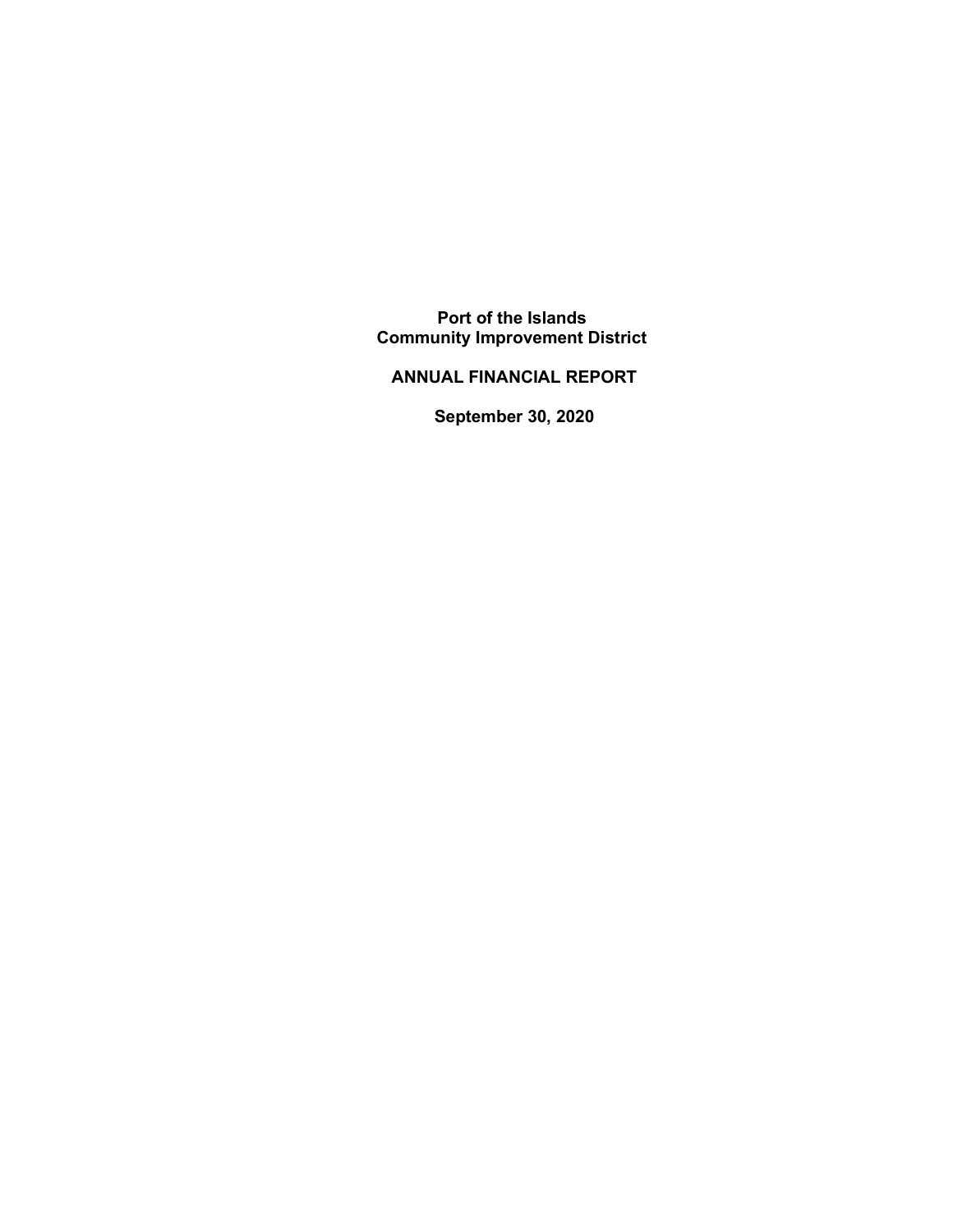#### **Port of the Islands Community Improvement District**

#### **ANNUAL FINANCIAL REPORT**

#### **September 30, 2020**

#### **TABLE OF CONTENTS**

|                                                                                                                                                                            | Page<br>Number |
|----------------------------------------------------------------------------------------------------------------------------------------------------------------------------|----------------|
| <b>FINANCIAL SECTION</b>                                                                                                                                                   |                |
| REPORT OF INDEPENDENT AUDITORS                                                                                                                                             | $1 - 2$        |
| <b>MANAGEMENT'S DISCUSSION AND ANALYSIS</b>                                                                                                                                | $3 - 8$        |
| <b>BASIC FINANCIAL STATEMENTS</b><br>Government-wide Financial Statements<br><b>Statement of Net Position</b>                                                              | 9              |
| <b>Statement of Activities</b>                                                                                                                                             | 10             |
| <b>Fund Financial Statements</b><br><b>Balance Sheet - General Fund</b>                                                                                                    | 11             |
| <b>Reconciliation of General Fund Balances</b><br>to Net Position of Governmental Activities<br>Statement of Revenues, Expenditures and Changes in                         | 12             |
| Fund Balances - General Fund<br>Reconciliation of the Statement of Revenues, Expenditures and<br>Changes in Fund Balances of General Fund to the                           | 13             |
| <b>Statement of Activities</b><br>Statement of Revenues, Expenditures and Changes in Fund                                                                                  | 14             |
| Balances - Budget and Actual - General Fund                                                                                                                                | 15             |
| Statement of Net Position - Water & Sewer Fund<br>Statement of Revenues, Expenses and Changes in Fund                                                                      | 16             |
| Net Position - Water & Sewer Fund                                                                                                                                          | 17             |
| Statement of Cash Flows - Water & Sewer Fund                                                                                                                               | 18             |
| <b>Notes to Financial Statements</b>                                                                                                                                       | 19-31          |
| INDEPENDENT AUDITOR'S REPORT ON INTERNAL CONTROL OVER<br>FINANCIAL REPORTING AND ON COMPLIANCE AND OTHER MATTERS<br>BASED ON AN AUDIT OF FINANCIAL STATEMENTS PERFORMED IN |                |
| ACCORDANCE WITH GOVERNMENT AUDITING STANDARDS                                                                                                                              | 32-33          |
| <b>MANAGEMENT LETTER</b>                                                                                                                                                   | 34-35          |
| INDEPENDENT ACCOUNTANT'S REPORT/COMPLIANCE WITH<br><b>SECTION 218.415, FLORIDA STATUTES</b>                                                                                | 36             |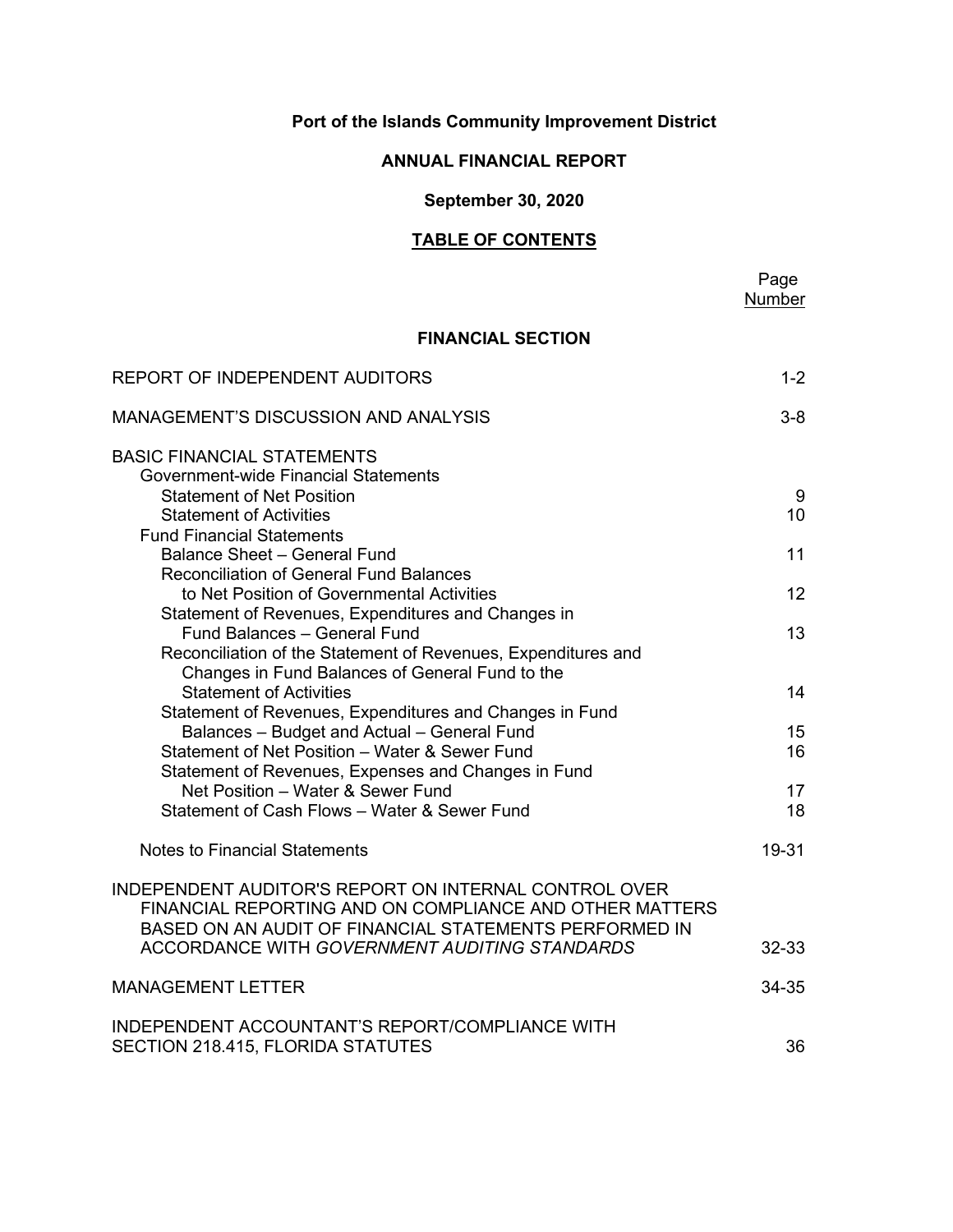

Certified Public Accountants PL

600 Citrus Avenue Suite 200 Fort Pierce, Florida 34950

7721461-6120 II 461-1155 FAX: 772/468-9278

#### **REPORT OF INDEPENDENT AUDITORS**

To the Board of Supervisors Port of the Islands Community Improvement District Collier County, Florida

#### **Report on the Financial Statements**

 Improvement District as of and for the year ended September 30, 2020, and the related notes to We have audited the accompanying financial statements of Port of the Islands Community financial statements, which collectively comprise the District's basic financial statements as listed in the table of contents.

#### **Management's Responsibility for the Financial Statements**

 Management is responsible for the preparation and fair presentation of these financial to the preparation and fair presentation of financial statements that are free from material statements in accordance with accounting principles generally accepted in the United States of America; this includes the design, implementation, and maintenance of internal control relevant misstatement, whether due to fraud or error.

#### **Auditor's Responsibility**

Our responsibility is to express an opinion on these financial statements based on our audit. *Accounting Standards*, issued by the Comptroller General of the United States. Those standards require that we plan and perform the audit to obtain reasonable assurance about We conducted our audit in accordance with auditing standards generally accepted in the United States of America and the standards applicable to financial audits contained in *Government*  whether the financial statements are free from material misstatement.

 An audit involves performing procedures to obtain audit evidence about the amounts and disclosures in the financial statements. The procedures selected depend on the auditor's judgment, including the assessment of the risks of material misstatement of the financial statements, whether due to fraud or error. In making those risk assessments, the auditor financial statements in order to design audit procedures that are appropriate in the circumstances, but not for the purpose of expressing an opinion on the effectiveness of the entity's internal control. Accordingly, we express no such opinion. An audit also includes considers internal control relevant to the entity's preparation and fair presentation of the evaluating the appropriateness of accounting policies used and the reasonableness of significant accounting estimates made by management, as well as evaluating the overall presentation of the financial statements.

We believe that the audit evidence we have obtained is sufficient and appropriate to provide a basis for our audit opinion.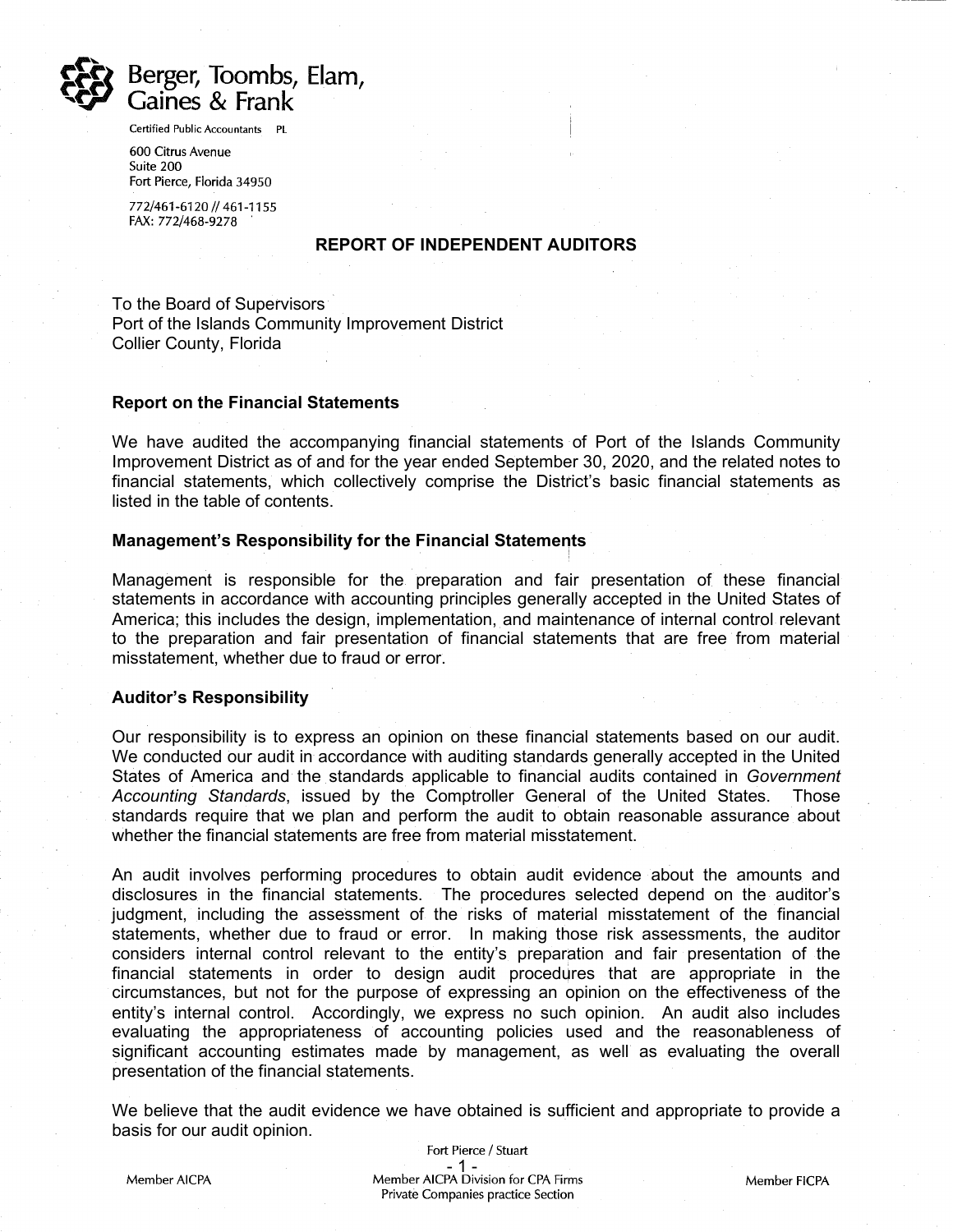

To the Board of Supervisors Port of the Islands Community Improvement District

#### **Opinion**

 In our opinion, the financial statements referred to above present fairly, in all material respects, September 30, 2020, and the respective changes in financial position and cash flows and the budgetary comparison for the General Fund for the year then ended in conformity with the respective financial position of the governmental activities, business-type activities and the General and Enterprise Funds of Port of the Islands Community Improvement District, as of accounting principles generally accepted in the United States of America.

#### **Other Matters**

#### *Required Supplementary Information*

 statements. Such information, although not a part of the basic financial statements, is required by the Governmental Accounting Standards Board who considers it to be an essential part of economic, or historical context. We have applied certain limited procedures to the required United States of America, which consisted of inquiries of management about the methods of preparing the information and comparing the information for consistency with management's assurance on the information because the limited procedures do not provide us with sufficient Accounting principles generally accepted in the United States of America require that the Management Discussion and Analysis be presented to supplement the basic financial financial reporting for placing the basic financial statements in an appropriate operational, supplementary information in accordance with auditing standards generally accepted in the responses to our inquiries, the basic financial statements, and other knowledge we obtained during our audit of the basic financial statements. We do not express an opinion or provide any evidence to express an opinion or provide any assurance.

#### **Other Reporting Required by Government Auditing Standards**

 20, 2021 on our consideration of the District's internal control over financial reporting and on our tests of its compliance with certain provisions of laws, regulations and contracts. The purpose of that report is to describe the scope of our testing of internal control over financial reporting and compliance and the results of that testing, and not to provide an opinion on internal control In accordance with *Government Auditing Standards*, we have also issued a report dated May over financial reporting or on compliance. That report is an integral part of an audit performed in accordance with *Government Auditing Standards* in considering Port of the Islands Community Improvement District's internal control over financial reporting and compliance.

Derair Joonloo Elam  $\chi$  aines + Frank

Berger, Toombs, Elam, Gaines & Frank Certified Public Accountants PL Fort Pierce, Florida

May 20, 2021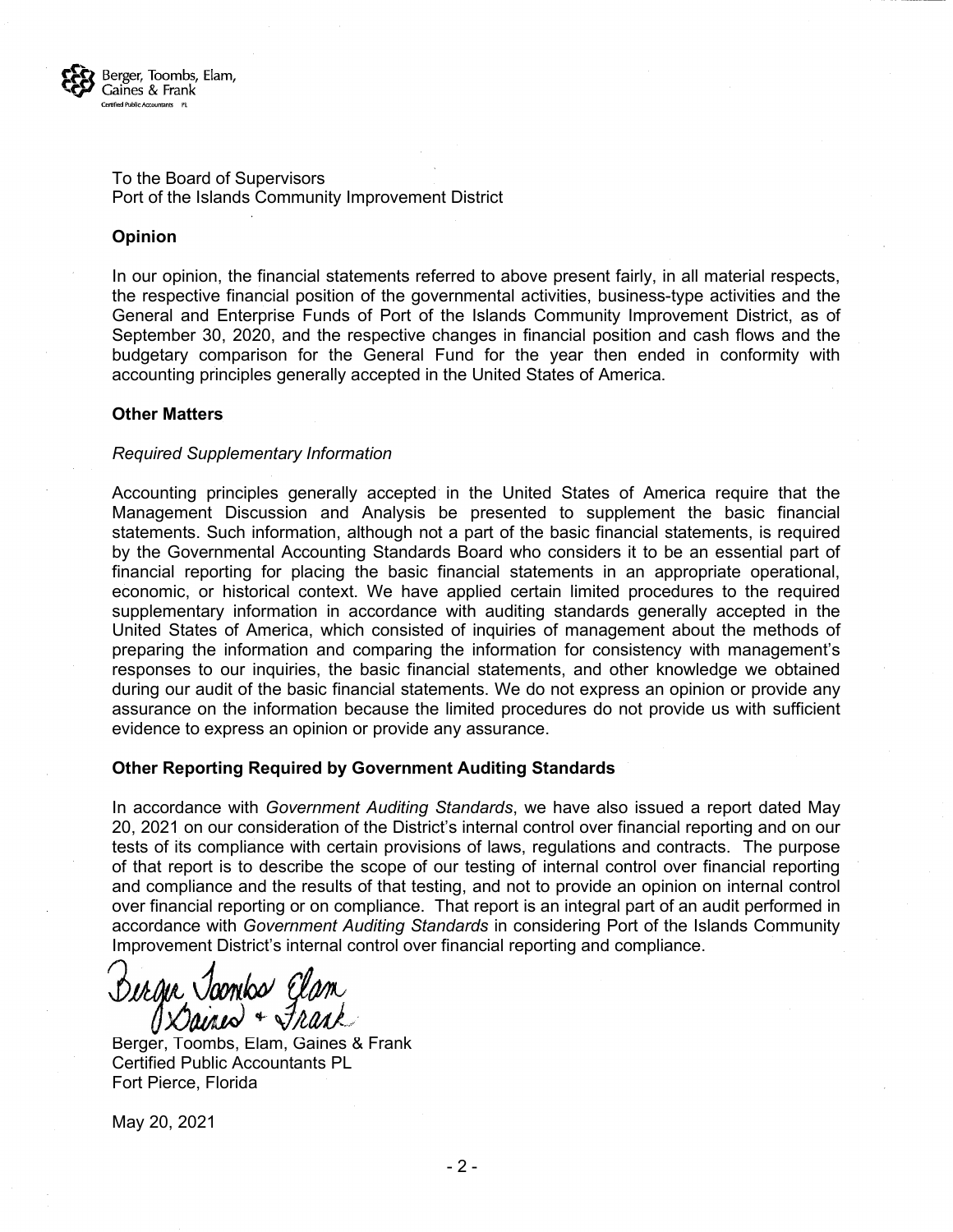Management's discussion and analysis of Port of the Islands Community Improvement District (the "District") financial performance provides an objective and easily readable analysis of the District's financial activities. The analysis provides summary financial information for the District and should be read in conjunction with the District's financial statements.

#### **OVERVIEW OF THE FINANCIAL STATEMENTS**

 *financial statements,* 2) *Fund financial statements,* and 3) *Notes to financial statements.* The *Government-wide financial statements* present an overall picture of the District's financial position and results of operations. The *Fund financial statements* present financial information for the District's major funds. The *Notes to financial statements* provide additional information The District's basic financial statements comprise three components; 1) *Government-wide*  concerning the District's finances.

 **statement of activities**. These statements use accounting methods similar to those used by primarily supported by special assessments. Business-type activities are supported by charges The Government-wide financial statements are the **statement of net position** and the private-sector companies. Emphasis is placed on the net position of governmental activities and business-type activities and the change in net position. Governmental activities are to the users of those activities, such as water and sewer service charges.

 with the difference between assets and liabilities reported as net position. Net position are reported in three categories; 1) net investment in capital assets, 2) restricted and 3) The **statement of net position** presents information on all assets and liabilities of the District, unrestricted. Assets, liabilities, and net position are reported for all Governmental activities separate from the assets, liabilities, and net position of business-type activities.

 relating to those functions are reported, providing the net cost of all functions provided by the governmental activities or business-type activities. Governmental activities financed by the The **statement of activities** presents information on all revenues and expenses of the District and the change in net position. Expenses are reported by major function and program revenues District. To assist in understanding the District's operations, expenses have been reported as District include physical environment and general and government. Business-type activities financed by user charges include water and sewer services.

 *Fund financial statements* present financial information for the governmental fund and enterprise fund. These statements provide financial information for the major funds of the District. of the funds, changes in current financial resources (revenues and expenditures), and current available resources. The enterprise funds financial statements provide information on all assets and liabilities of the funds, changes in the economic resources (revenues and expenses), and Governmental fund financial statements provide information on the current assets and liabilities total economic resources.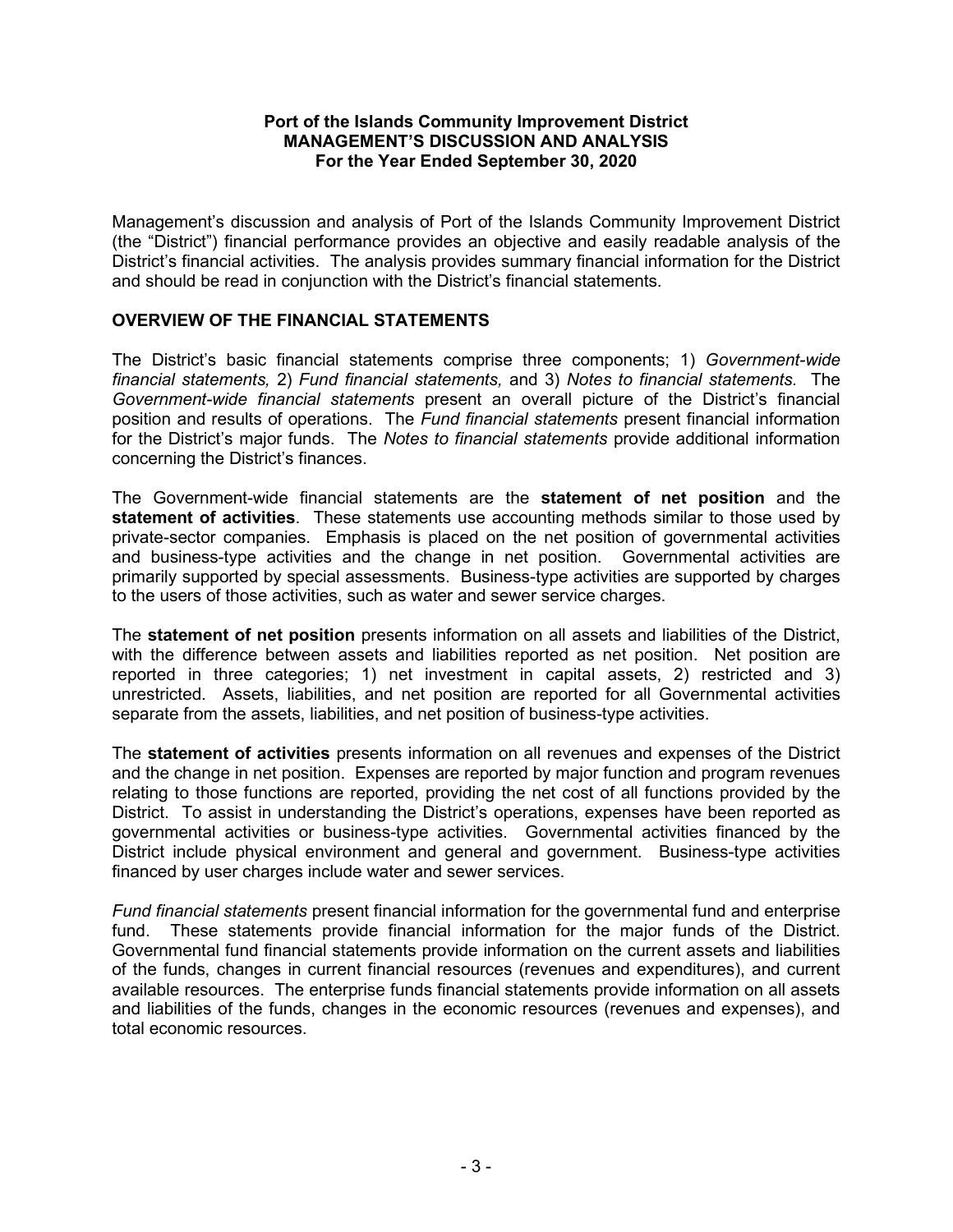# **For the Year Ended September 30, 2020 OVERVIEW OF THE FINANCIAL STATEMENTS (CONTINUED)**

 **expenditures and changes in fund balances** for all governmental funds. A **statement of statement of revenues, expenses, and changes in fund net position**; and a **statement of cash flows** are presented. *Fund financial statements* provide more detailed information about the District's activities. Individual funds are established by the District to track revenues that are *Fund financial statements* include a **balance sheet** and a **statement of revenues, revenues, expenditures, and changes in fund balances – budget and actual**, is provided for the District's General Fund. For the water and sewer fund, a **statement of net position**, a restricted to certain uses or to comply with legal requirements.

 pictures of the District. The government-wide financial statements provide an overall picture of understanding of the District's overall financial health and how the District paid for the various long lived assets of the District, but transactions between the different functions of the District governmental activities, outlays for long lived assets are reported as expenditures and long term To provide a link from the *fund financial statements* to the *government-wide financial statements*, a reconciliation is provided from the *fund financial statements* to the *government-*The *government-wide financial statements* and the *fund financial statements* provide different the District's financial standing, split between Governmental Activities and Business-type Activities. These statements are comparable to private-sector companies and give a good activities, or functions, provided by the District. All assets of the District, including buildings, land, and roads are reported in the **statement of net position**. All liabilities, including principal outstanding on bond, are included. The **statement of activities** includes depreciation on all have been eliminated in order to avoid "doubling up" the revenues and expenses. The *fund financial statements* provide a picture of the major funds of the District. In the case of liabilities, such as general obligation bonds, are not included in the fund financial statements. *wide financial statements.* 

 *Notes to financial statements* provide additional detail concerning the financial activities and financial balances of the District. Additional information about the accounting practices of the District and investments of the District are some of the items included in the *notes to the financial statements.* 

#### **Financial Highlights**

The following are the highlights of financial activity for the year ended September 30, 2020.

- ♦ The District's total assets exceeded total liabilities by \$10,926,587. Unrestricted net position for Governmental activities was \$898,865 and for Business-type activities was \$(128,464). Net investment in capital assets for Governmental activities was \$1,714,785 and for Business-type activities were \$8,441,401.
- business-type activities expenses totaled \$1,285,854. ♦ Governmental activities revenues totaled \$418,501 while governmental activities expenses totaled \$365,377. Business-type activities revenues totaled \$1,533,437 while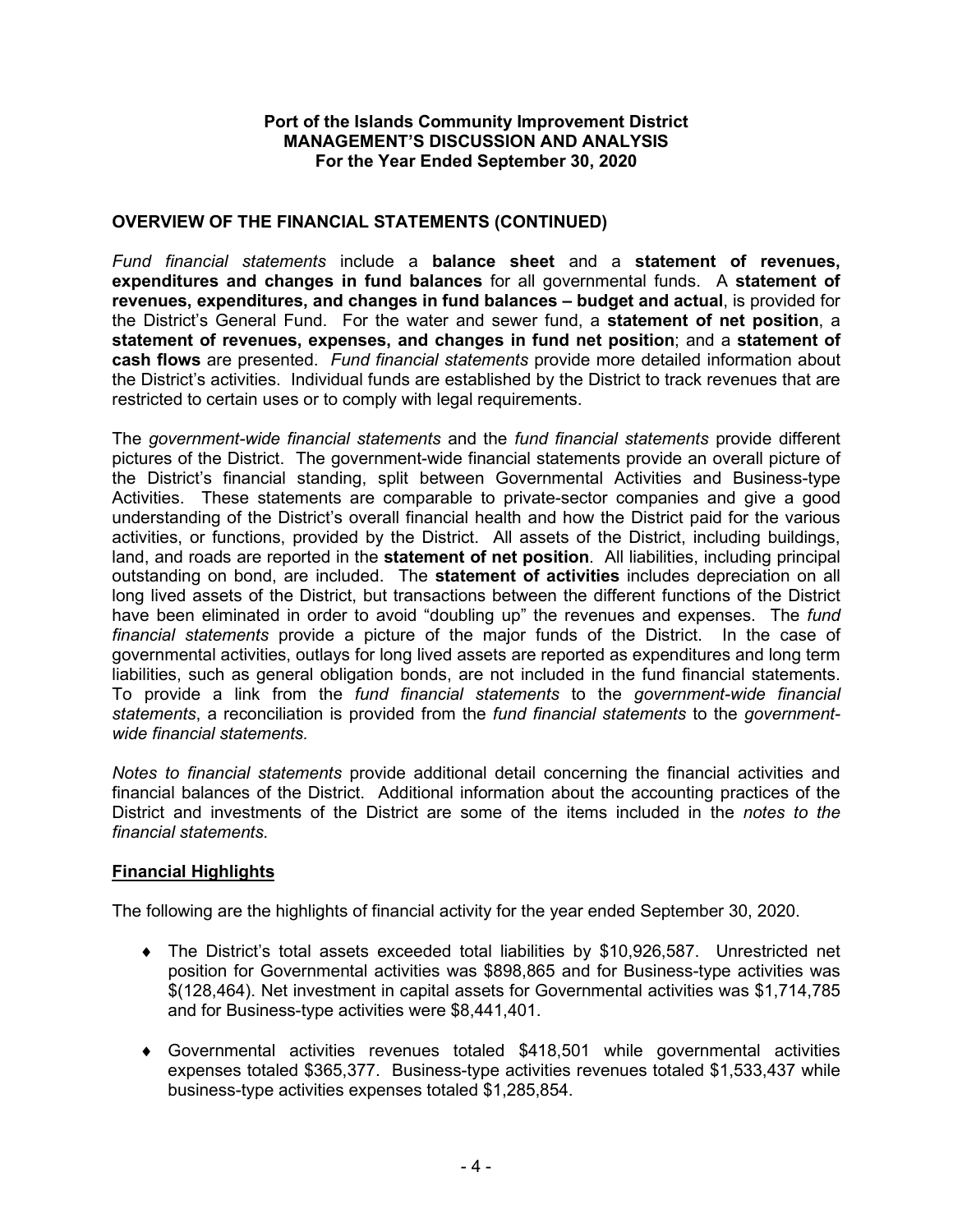# **For the Year Ended September 30, 2020 OVERVIEW OF THE FINANCIAL STATEMENTS (CONTINUED)**

#### **Financial Analysis of the District**

The following schedule provides a summary of the assets, liabilities and net position of the District. It is not intended to be a complete presentation of government-wide financial activity.

|                            |                | <b>Governmental Activities</b> |                 | <b>Business-type Activities</b> |                  | Total            |
|----------------------------|----------------|--------------------------------|-----------------|---------------------------------|------------------|------------------|
|                            | 2020           | 2019                           | 2020            | 2019                            | 2020             | 2019             |
| <b>Current assets</b>      | \$<br>901,678  | \$<br>819,010                  | \$<br>(24, 994) | (266, 041)<br>\$                | \$<br>876,684    | \$<br>552,969    |
| Capital assets, net        | 1,714,785      | 1,757,153                      | 8,919,901       | 9,396,081                       | 10,634,686       | 11,153,234       |
| <b>Total Assets</b>        | 2,616,463      | 2,576,163                      | 8,894,907       | 9,130,040                       | 11,511,370       | 11,706,203       |
| Deferred Outflow of        |                |                                |                 |                                 |                  |                  |
| <b>Resources</b>           |                |                                |                 | 13,683                          |                  | 13,683           |
| <b>Current liabilities</b> | 2,813          | 15,637                         | 581,970         | 599,869                         | 584,783          | 615,506          |
| Non-current liabilities    |                |                                |                 | 478,500                         |                  | 478,500          |
| <b>Total Liabilities</b>   | 2,813          | 15,637                         | 581,970         | 1,078,369                       | 584,783          | 1,094,006        |
| <b>Net Position</b>        |                |                                |                 |                                 |                  |                  |
| Net investment in          |                |                                |                 |                                 |                  |                  |
| capital assets             | 1,714,785      | 1,757,153                      | 8,441,401       | 8,439,081                       | 10,156,186       | 10,196,234       |
| Unrestricted               | 898,865        | 803,373                        | (128,464)       | (373, 727)                      | 770,401          | 429,646          |
| <b>Total Net Position</b>  | 2,613,650<br>S | 2,560,526<br>£.                | 8,312,937<br>\$ | 8,065,354<br>\$                 | 10,926,587<br>\$ | \$<br>10,625,880 |

#### **Net Position**

 The increase in current assets for governmental activities is primarily due to revenues in excess of expenses in the current year.

 The decrease in capital assets for business-type activities is primarily due to depreciation in the current year.

 payment on the debt will be made in fiscal year 2021. The decrease in non-current liabilities for business-type activities is primarily due to the final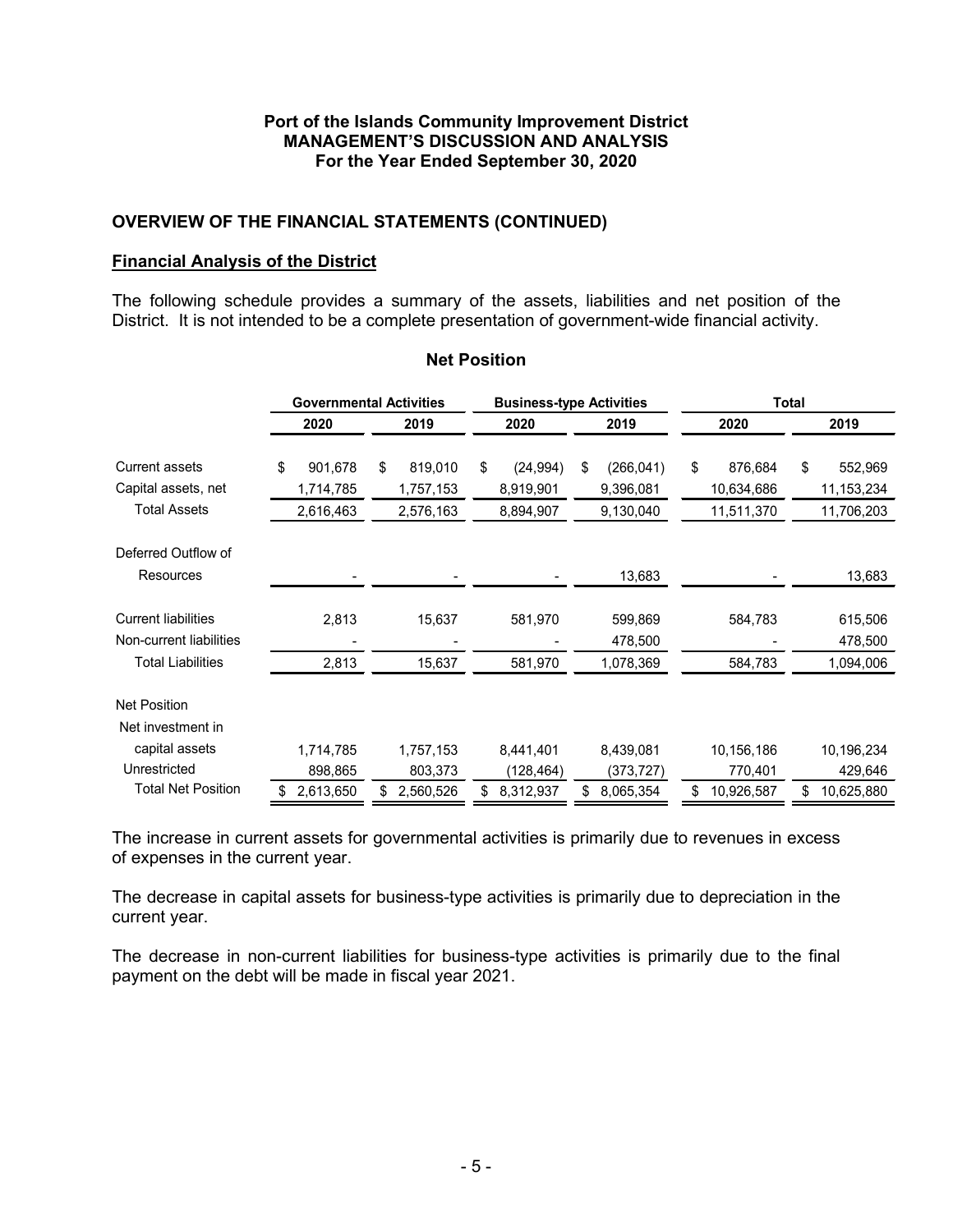# **For the Year Ended September 30, 2020 OVERVIEW OF THE FINANCIAL STATEMENTS (CONTINUED)**

#### **Financial Analysis of the District (Continued)**

 presented at the government-wide level for comparison purposes. It is not intended to be a The following schedule provides a summary of the changes in net position of the District and is complete presentation of District-wide financial activity.

|                            |               | <b>Governmental Activities</b> |             |                 | <b>Business-type Activities</b> |              |    | Total        |    |              |  |
|----------------------------|---------------|--------------------------------|-------------|-----------------|---------------------------------|--------------|----|--------------|----|--------------|--|
|                            | 2020          |                                | 2019        | 2020            |                                 | 2019         |    | 2020         |    | 2019         |  |
| <b>Program Revenues</b>    |               |                                |             |                 |                                 |              |    |              |    |              |  |
| Charges for services       | \$<br>345,944 | \$                             | 311,484     | 1,527,472<br>\$ |                                 | \$1,467,104  | \$ | 1,873,416    | \$ | 1,778,588    |  |
| <b>General Revenues</b>    |               |                                |             |                 |                                 |              |    |              |    |              |  |
| Intergovernmental revenues | 46,660        |                                |             |                 |                                 |              |    | 46,660       |    |              |  |
| Investment earnings        | 7,733         |                                | 12,583      | 2,179           |                                 | 2,739        |    | 9,912        |    | 15,322       |  |
| <b>Miscellaneous</b>       | 18,164        |                                | 14,935      | 3,786           |                                 | 7,129        |    | 21,950       |    | 22,064       |  |
| <b>Total Revenues</b>      | 418,501       |                                | 339,002     | 1,533,437       |                                 | 1,476,972    |    | 1,951,938    |    | 1,815,974    |  |
|                            |               |                                |             |                 |                                 |              |    |              |    |              |  |
| Expenses                   |               |                                |             |                 |                                 |              |    |              |    |              |  |
| General government         | 99,022        |                                | 89,747      |                 |                                 |              |    | 99,022       |    | 89,747       |  |
| Physical environment       | 266,355       |                                | 250,789     |                 |                                 |              |    | 266,355      |    | 250,789      |  |
| Water and sewer            |               |                                |             | 1,285,854       |                                 | 1,282,728    |    | 1,285,854    |    | 1,282,728    |  |
| <b>Total Expenses</b>      | 365,377       |                                | 340,536     | 1,285,854       |                                 | 1,282,728    |    | 1,651,231    |    | 1,623,264    |  |
| Change in Net Position     | 53,124        |                                | (1,534)     | 247,583         |                                 | 194,244      |    | 300,707      |    | 192,710      |  |
| Net Position -             |               |                                |             |                 |                                 |              |    |              |    |              |  |
| Beginning of Year          | 2,560,526     |                                | 2,562,060   | 8,065,354       |                                 | 7,871,110    |    | 10,625,880   |    | 10,433,170   |  |
| Net Position -             |               |                                |             |                 |                                 |              |    |              |    |              |  |
| End of Year                | \$2,613,650   |                                | \$2,560,526 | \$8,312,937     |                                 | \$ 8,065,354 |    | \$10,926,587 |    | \$10,625,880 |  |

#### **Financial Activity**

 The increase in intergovernmental revenues in governmental activities is related to a grant received for hurricane damages.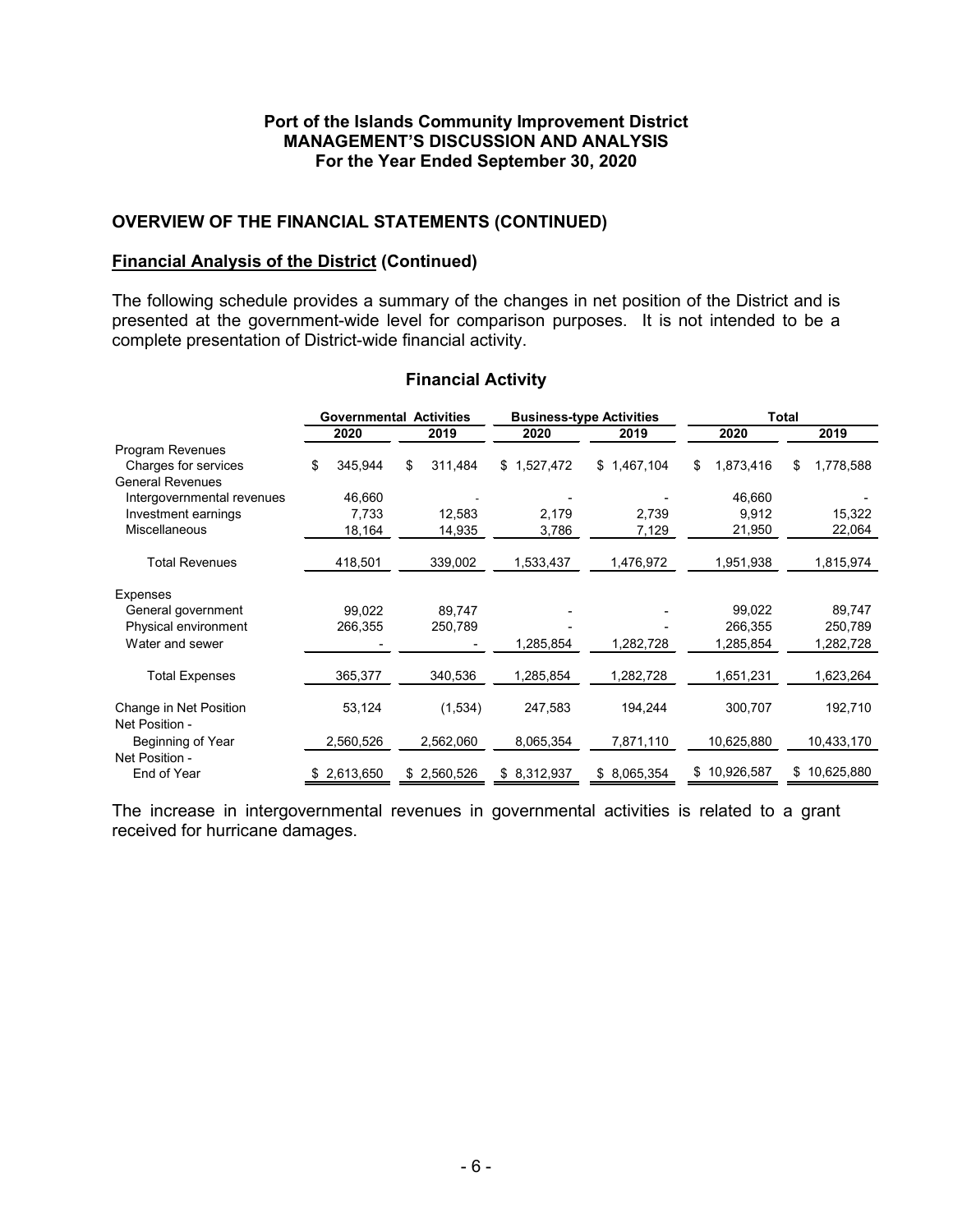#### **OVERVIEW OF THE FINANCIAL STATEMENTS (CONTINUED)**

#### **Capital Assets Activity**

 The following schedule provides a summary of the District's capital assets at September 30, 2020.

| <b>Description</b>                | <b>Governmental</b><br><b>Activities</b> | <b>Business-Type</b><br><b>Activities</b> |               | Total           |
|-----------------------------------|------------------------------------------|-------------------------------------------|---------------|-----------------|
| Land and improvements             | \$<br>1,365,636                          | \$                                        | 599,675       | \$<br>1,965,311 |
| Improvements other than buildings | 110,121                                  |                                           | 15,531,541    | 15,641,662      |
| Infrastructure                    | 1,319,737                                |                                           |               | 1,319,737       |
| Equipment                         | 27,355                                   |                                           | 287,662       | 315,017         |
| Less: accumulated depreciation    | (1, 108, 064)                            |                                           | (7, 498, 977) | (8,607,041)     |
| <b>Total Capital Assets (Net)</b> | 1,714,785                                | S                                         | 8,919,901     | 10,634,686      |

 During the year, depreciation was \$42,368 for governmental activities. Current year depreciation was \$476,180 for business-type activities.

#### **General Fund Budgetary Highlights**

 Actual expenditures were less than the budgeted amounts primarily because hurricane and irrigation repair expenditures were less than anticipated.

There were no amendments to the September 30, 2020 budget.

#### **Debt Management**

Business-type Activities debt includes the following:

 2010 bonds. These bonds were issued to finance the construction of financing a potable water treatment plant within the District. The balance outstanding at September 30, 2020 • In October 2010, the District issued \$5,500,000 Special Assessment Revenue, Series was \$478,500.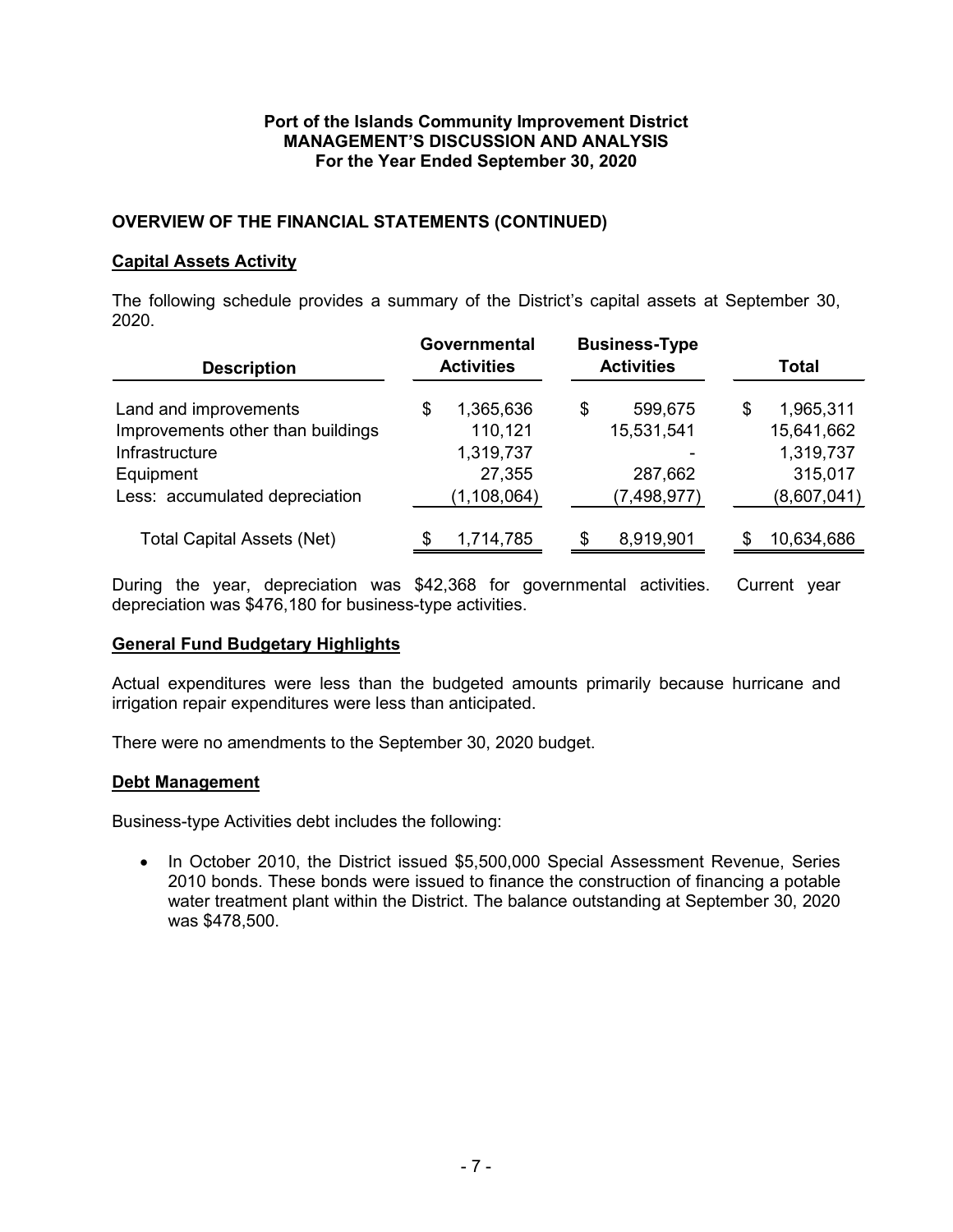#### **OVERVIEW OF THE FINANCIAL STATEMENTS (CONTINUED)**

#### **Economic Factors and Next Year's Budget**

 Port of the Islands Community Improvement District does not expect any economic factors to have any significant effect on the financial position or results of operations of the District in fiscal year 2021.

#### **Request for Information**

 The financial report is designed to provide a general overview of Port of the Islands Community Improvement District's finances for all those with an interest. Questions concerning any of the the District Manager, Premier District Management, 3820 Colonial Blvd, Suite 101, Fort Myers, information provided in this report or requests for additional information should be addressed to Florida 33966.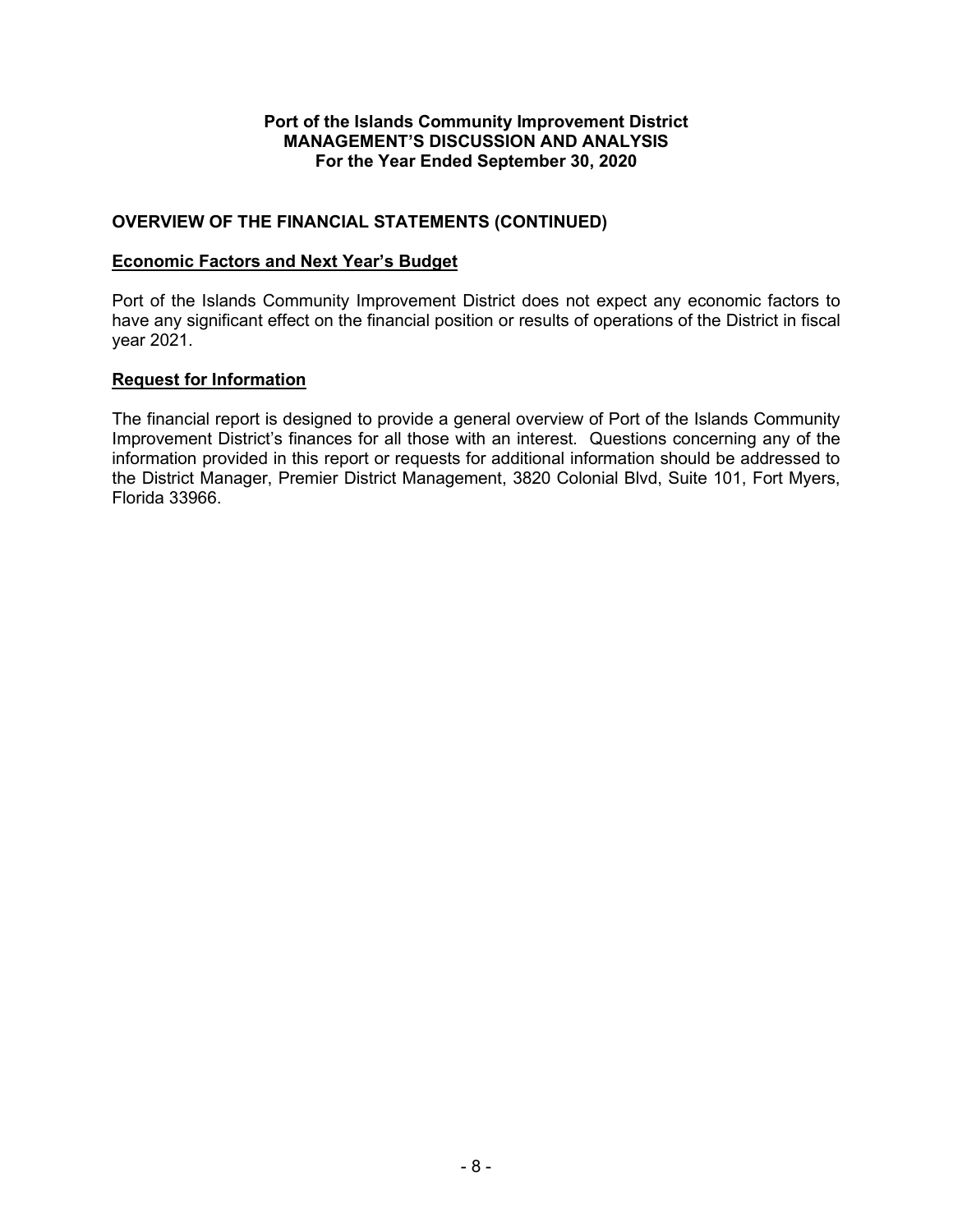#### **Port of the Islands Community Improvement District STATEMENT OF NET POSITION September 30, 2020**

|                                                  |               | Governmental<br><b>Activities</b> |               | <b>Business-Type</b><br><b>Activities</b> | <b>Total</b>  |             |  |
|--------------------------------------------------|---------------|-----------------------------------|---------------|-------------------------------------------|---------------|-------------|--|
| <b>ASSETS</b>                                    |               |                                   |               |                                           |               |             |  |
| <b>Current Assets</b>                            |               |                                   |               |                                           |               |             |  |
| Cash and equivalents                             | \$            | 799,538                           | \$            | 28,453                                    | \$            | 827,991     |  |
| Cash restricted for customer deposits            |               |                                   |               | 24,973                                    |               | 24,973      |  |
| Accounts receivable                              |               |                                   |               | 5,876                                     |               | 5,876       |  |
| Prepaid expenses                                 |               | 8,922                             |               | 8,922                                     |               | 17,844      |  |
| Internal balances                                |               | 93,218                            |               | (93, 218)                                 |               |             |  |
| <b>Total Current Assets</b>                      |               | 901,678                           |               | (24, 994)                                 |               | 876,684     |  |
| <b>Non-current Assets</b>                        |               |                                   |               |                                           |               |             |  |
| Capital assets, not being depreciated            |               |                                   |               |                                           |               |             |  |
| Land and improvements                            |               | 1,365,636                         |               | 599,675                                   |               | 1,965,311   |  |
| Capital assets, being depreciated                |               |                                   |               |                                           |               |             |  |
| Infrastructure                                   |               | 1,319,737                         |               |                                           |               | 1,319,737   |  |
| Improvements other than buildings                |               | 110,121                           |               | 15,531,541                                |               | 15,641,662  |  |
| Equipment                                        |               | 27,355                            |               | 287,662                                   |               | 315,017     |  |
| Less: accumulated depreciation                   |               | (1, 108, 064)                     |               | (7, 498, 977)                             |               | (8,607,041) |  |
| <b>Total Non-current Assets</b>                  |               | 1,714,785                         |               | 8,919,901                                 |               | 10,634,686  |  |
| <b>Total Assets</b>                              |               | 2,616,463                         |               | 8,894,907                                 |               | 11,511,370  |  |
| <b>LIABILITIES</b><br><b>Current Liabilities</b> |               |                                   |               |                                           |               |             |  |
| Accounts payable and accrued expenses            |               | 2,813                             |               | 72,416                                    |               | 75,229      |  |
| Customer deposits payable from                   |               |                                   |               |                                           |               |             |  |
| restricted assets                                |               |                                   |               | 24,973                                    |               | 24,973      |  |
| Accrued interest                                 |               |                                   |               | 6,081                                     |               | 6,081       |  |
| Bonds payable                                    |               |                                   |               | 478,500                                   |               | 478,500     |  |
| <b>Total Current Liabilities</b>                 |               | 2,813                             |               | 581,970                                   |               | 584,783     |  |
| <b>NET POSITION</b>                              |               |                                   |               |                                           |               |             |  |
| Net investment in capital assets                 |               | 1,714,785                         |               | 8,441,401                                 |               | 10,156,186  |  |
| Unrestricted                                     |               | 898,865                           |               | (128, 464)                                |               | 770,401     |  |
| <b>Total Net Position</b>                        | $\frac{3}{2}$ | 2,613,650                         | $\frac{1}{2}$ | 8,312,937                                 | $\frac{1}{2}$ | 10,926,587  |  |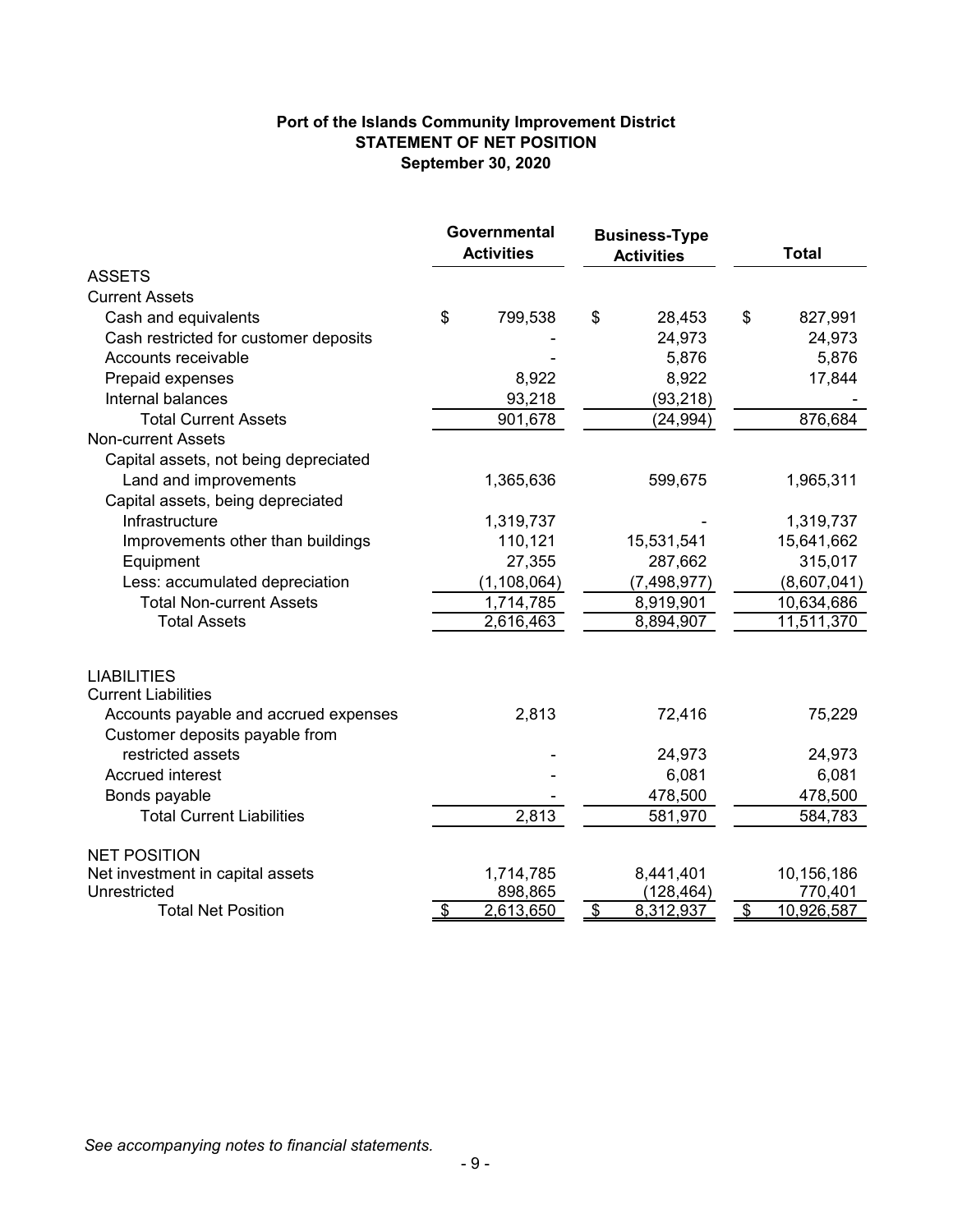#### **Port of the Islands Community Improvement District STATEMENT OF ACTIVITIES For the Year Ended September 30, 2020**

|                                      |    |                                   | Program<br><b>Revenues</b> |                                       |    | <b>Net (Expenses) Revenues and</b><br><b>Changes in Net Position</b> |    |                                           |    |              |  |
|--------------------------------------|----|-----------------------------------|----------------------------|---------------------------------------|----|----------------------------------------------------------------------|----|-------------------------------------------|----|--------------|--|
| <b>Functions/Programs</b>            |    | <b>Expenses</b>                   |                            | <b>Charges for</b><br><b>Services</b> |    | Governmental<br><b>Activities</b>                                    |    | <b>Business-type</b><br><b>Activities</b> |    | <b>Total</b> |  |
| <b>Primary government</b>            |    |                                   |                            |                                       |    |                                                                      |    |                                           |    |              |  |
| <b>Governmental Activities</b>       |    |                                   |                            |                                       |    |                                                                      |    |                                           |    |              |  |
| General government                   | \$ | (99, 022)                         | \$                         | 106,053                               | \$ | 7,031                                                                | \$ |                                           | \$ | 7,031        |  |
| Physical environment                 |    | (266, 355)                        |                            | 239,891                               |    | (26, 464)                                                            |    |                                           |    | (26, 464)    |  |
| <b>Total Governmental Activities</b> |    | (365,377)                         |                            | 345,944                               |    | (19, 433)                                                            |    |                                           |    | (19, 433)    |  |
| <b>Business-Type Activities</b>      |    |                                   |                            |                                       |    |                                                                      |    |                                           |    |              |  |
| Water and sewer                      |    | (1, 285, 854)                     |                            | 1,527,472                             |    |                                                                      |    | 241,618                                   |    | 241,618      |  |
| <b>Total Primary Government</b>      | -S | (1,651,231)                       | \$                         | 1,873,416                             |    | (19, 433)                                                            |    | 241,618                                   |    | 222,185      |  |
|                                      |    | <b>General Revenues</b>           |                            |                                       |    |                                                                      |    |                                           |    |              |  |
|                                      |    | Investment earnings               |                            |                                       |    | 7,733                                                                |    | 2,179                                     |    | 9,912        |  |
|                                      |    | Intergovernmental revenues        |                            |                                       |    | 46,660                                                               |    |                                           |    | 46,660       |  |
|                                      |    | Miscellaneous                     |                            |                                       |    | 18,164                                                               |    | 3,786                                     |    | 21,950       |  |
|                                      |    | <b>Total General Revenues</b>     |                            |                                       |    | 72,557                                                               |    | 5,965                                     |    | 78,522       |  |
|                                      |    | Change in Net Position            |                            |                                       |    | 53,124                                                               |    | 247,583                                   |    | 300,707      |  |
|                                      |    | Net Position - October 1, 2019    |                            |                                       |    | 2,560,526                                                            |    | 8,065,354                                 |    | 10,625,880   |  |
|                                      |    | Net Position - September 30, 2020 |                            |                                       | \$ | 2,613,650                                                            | \$ | 8,312,937                                 | \$ | 10,926,587   |  |

*See accompanying notes to financial statements.*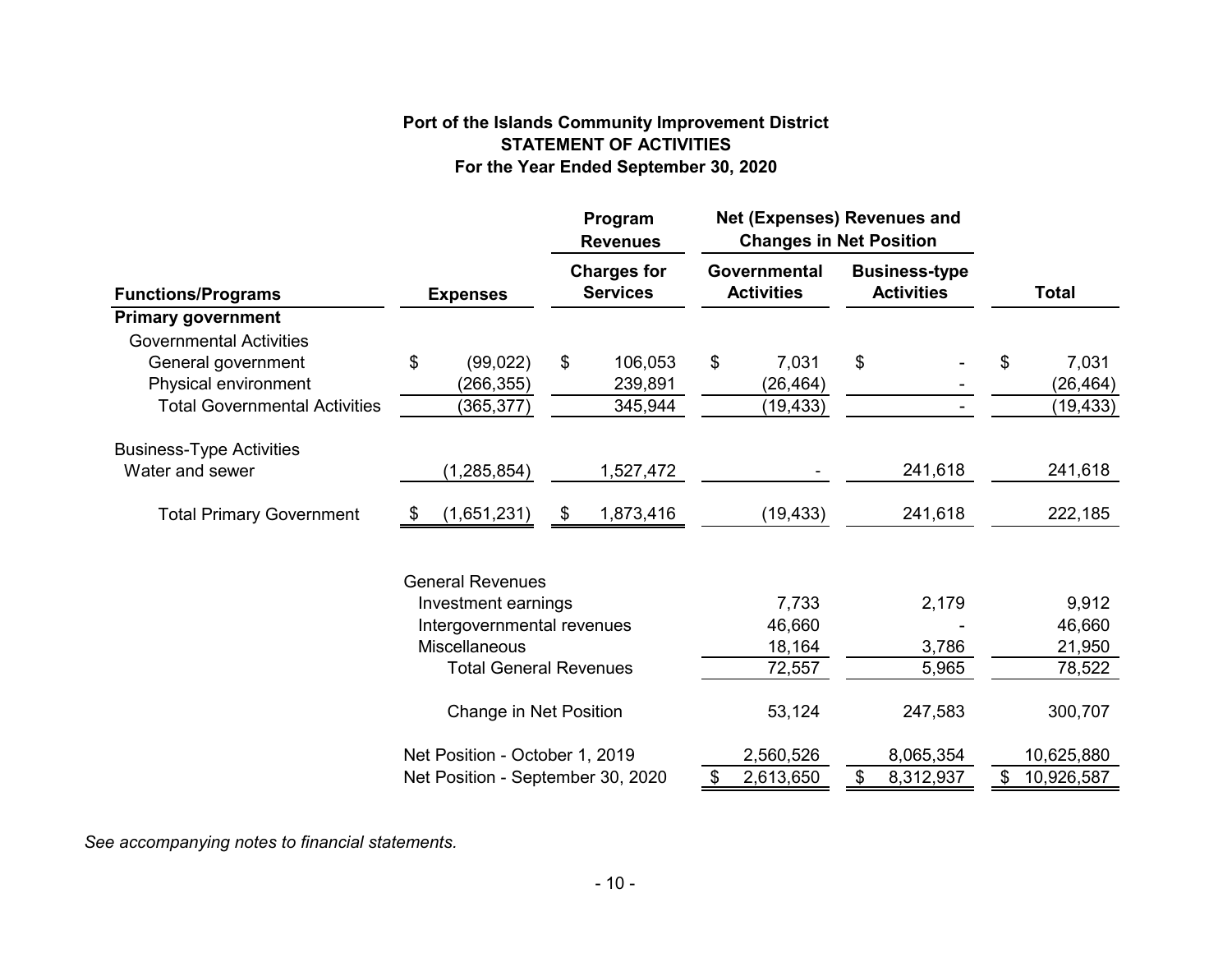#### **Port of the Islands Community Improvement District BALANCE SHEET – GENERAL FUND September 30, 2020**

| <b>ASSETS</b>                         |               |
|---------------------------------------|---------------|
| Cash and equivalents                  | \$<br>799,538 |
| Due from other funds                  | 93,218        |
| Prepaid expenses                      | 8,922         |
| <b>Total Assets</b>                   | 901,678       |
| <b>LIABILITIES AND FUND BALANCES</b>  |               |
| Liabilities                           |               |
| Accounts payable and accrued expenses | \$<br>2,813   |
| <b>Fund Balances:</b>                 |               |
| Nonspendable - prepaid expenses       | 8,922         |
| Assigned - first quarter operations   | 103,762       |
| Unassigned                            | 786,181       |
| <b>Total Fund Balances</b>            | 898,865       |
| Total Liabilities and Fund Balances   | 901,678       |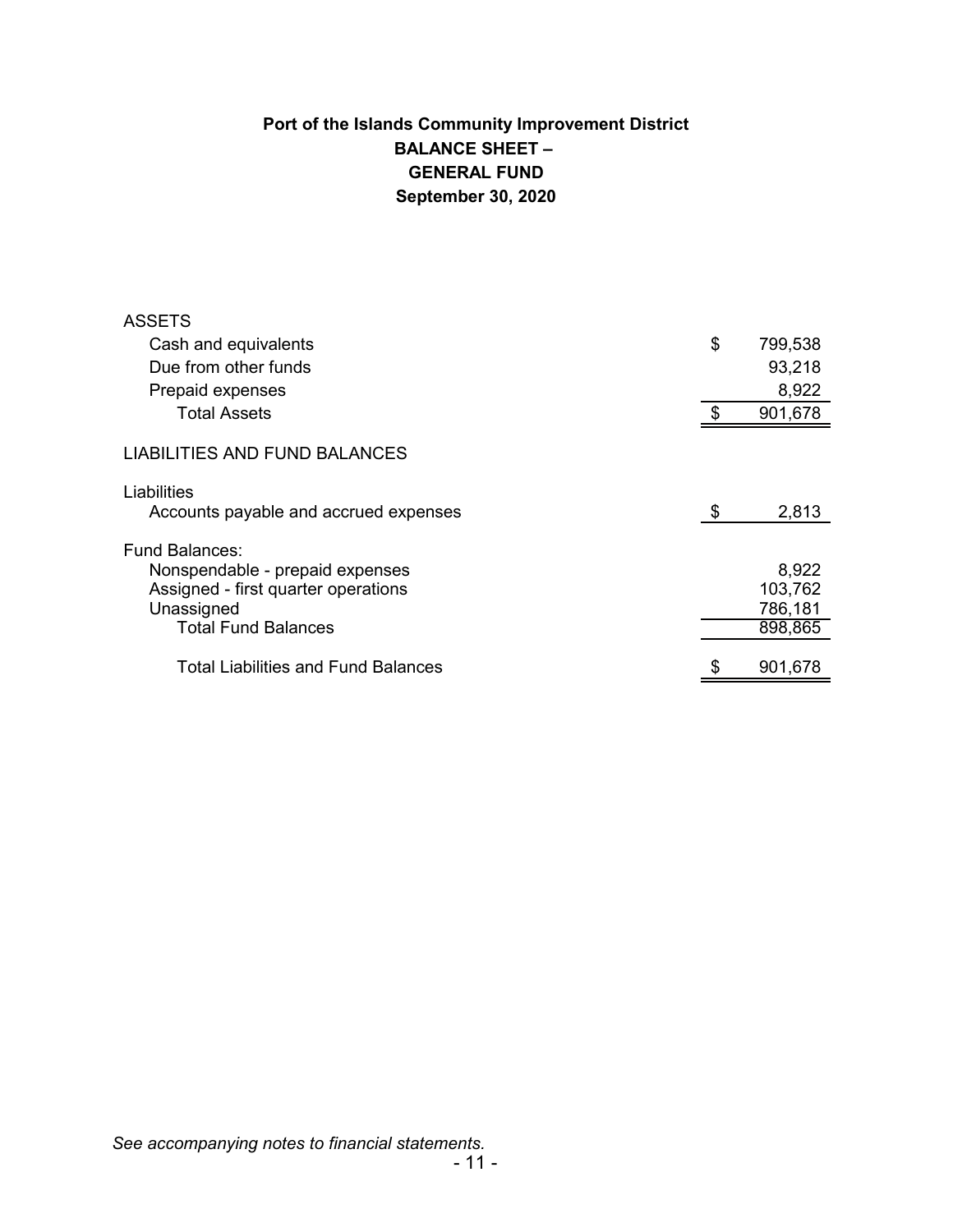#### **Port of the Islands Community Improvement District RECONCILIATION OF GENERAL FUND BALANCES TO NET POSITION OF GOVERNMENTAL ACTIVITIES September 30, 2020**

| <b>Total Governmental Fund Balances</b>                                                                                                                                                       | \$<br>898,865 |
|-----------------------------------------------------------------------------------------------------------------------------------------------------------------------------------------------|---------------|
| Amounts reported for governmental activities in the Statement of Net Position<br>are different because:                                                                                       |               |
| Capital assets, \$2,822,849, net of accumulated depreciation, \$(1,108,064),<br>used in governmental activities are not financial resources and; therefore,<br>are not reported in the funds. | 1,714,785     |
| Net Position of Governmental Activities                                                                                                                                                       | 2,613,650     |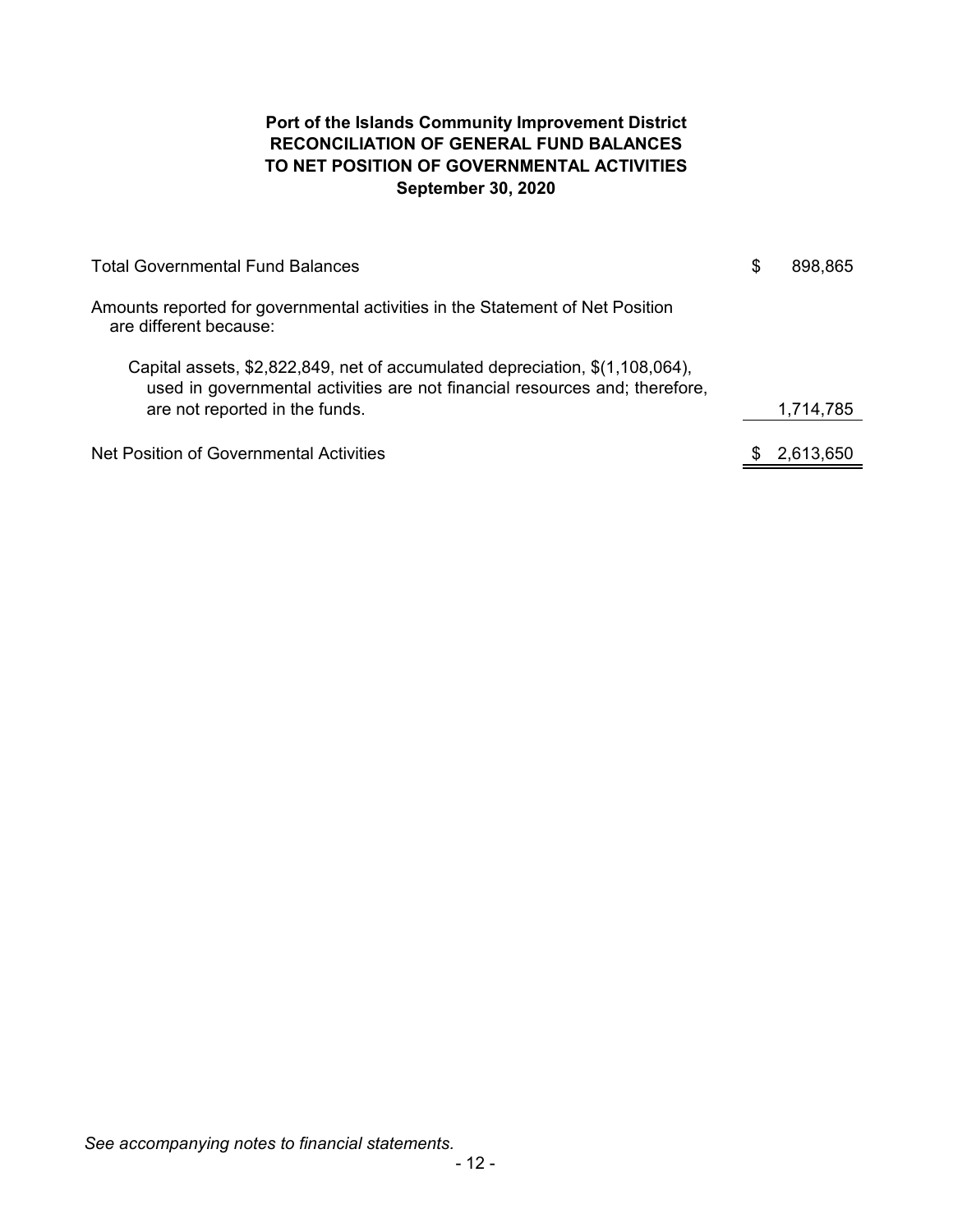#### **Port of the Islands Community Improvement District STATEMENT OF REVENUES, EXPENDITURES AND CHANGES IN FUND BALANCES – GENERAL FUND For the Year Ended September 30, 2020**

| Revenues                           |    |         |
|------------------------------------|----|---------|
| Special assessments                | \$ | 345,944 |
| Intergovernmental                  |    | 46,660  |
| Investment income                  |    | 7,733   |
| Miscellaneous revenues             |    | 18,164  |
| <b>Total Revenues</b>              |    | 418,501 |
| <b>Expenditures</b>                |    |         |
| Current                            |    |         |
| General government                 |    | 99,022  |
| Physical environment               |    | 223,987 |
| <b>Total Expenditures</b>          |    | 323,009 |
| Net change in fund balances        |    | 95,492  |
| Fund Balances - October 1, 2019    |    | 803,373 |
|                                    |    |         |
| Fund Balances - September 30, 2020 | S  | 898,865 |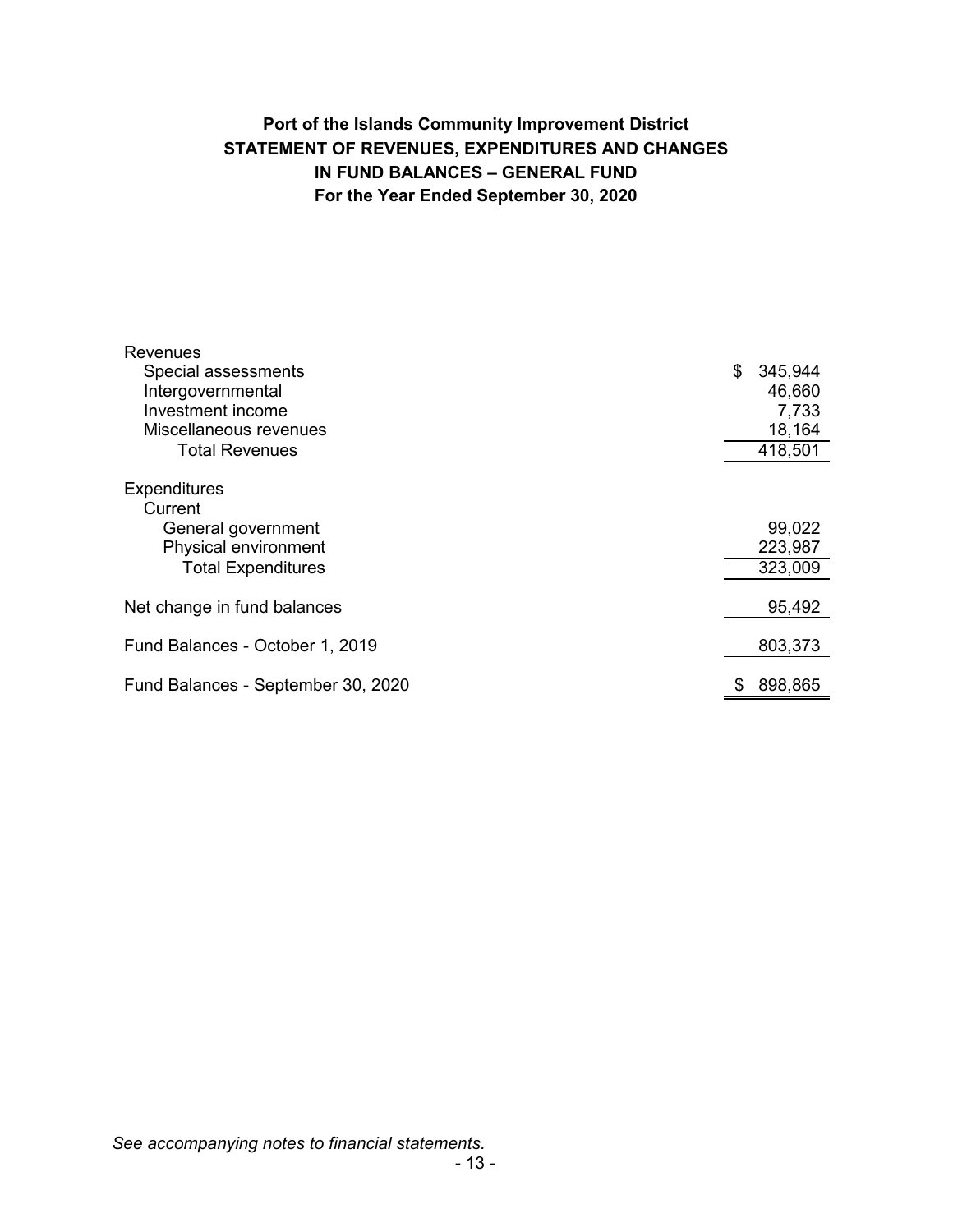#### **Port of the Islands Community Improvement District RECONCILIATION OF THE STATEMENT OF REVENUES, EXPENDITURES AND CHANGES IN FUND BALANCES OF GENERAL FUND TO THE STATEMENT OF ACTIVITIES For the Year Ended September 30, 2020**

| Net Change in Fund Balances - Total Governmental Funds                                                                                                                                                                                                         | \$<br>95,492 |
|----------------------------------------------------------------------------------------------------------------------------------------------------------------------------------------------------------------------------------------------------------------|--------------|
| Amounts reported for governmental activities in the Statement of Activities are<br>different because:                                                                                                                                                          |              |
| Governmental funds report capital outlays as expenditures. However, in the<br>Statement of Activities, the cost of those assets is allocated over their<br>estimated useful lives as depreciation. This is the amount of depreciation for<br>the current year. | (42,368)     |
| <b>Change in Net Position of Governmental Activities</b>                                                                                                                                                                                                       | 53,124       |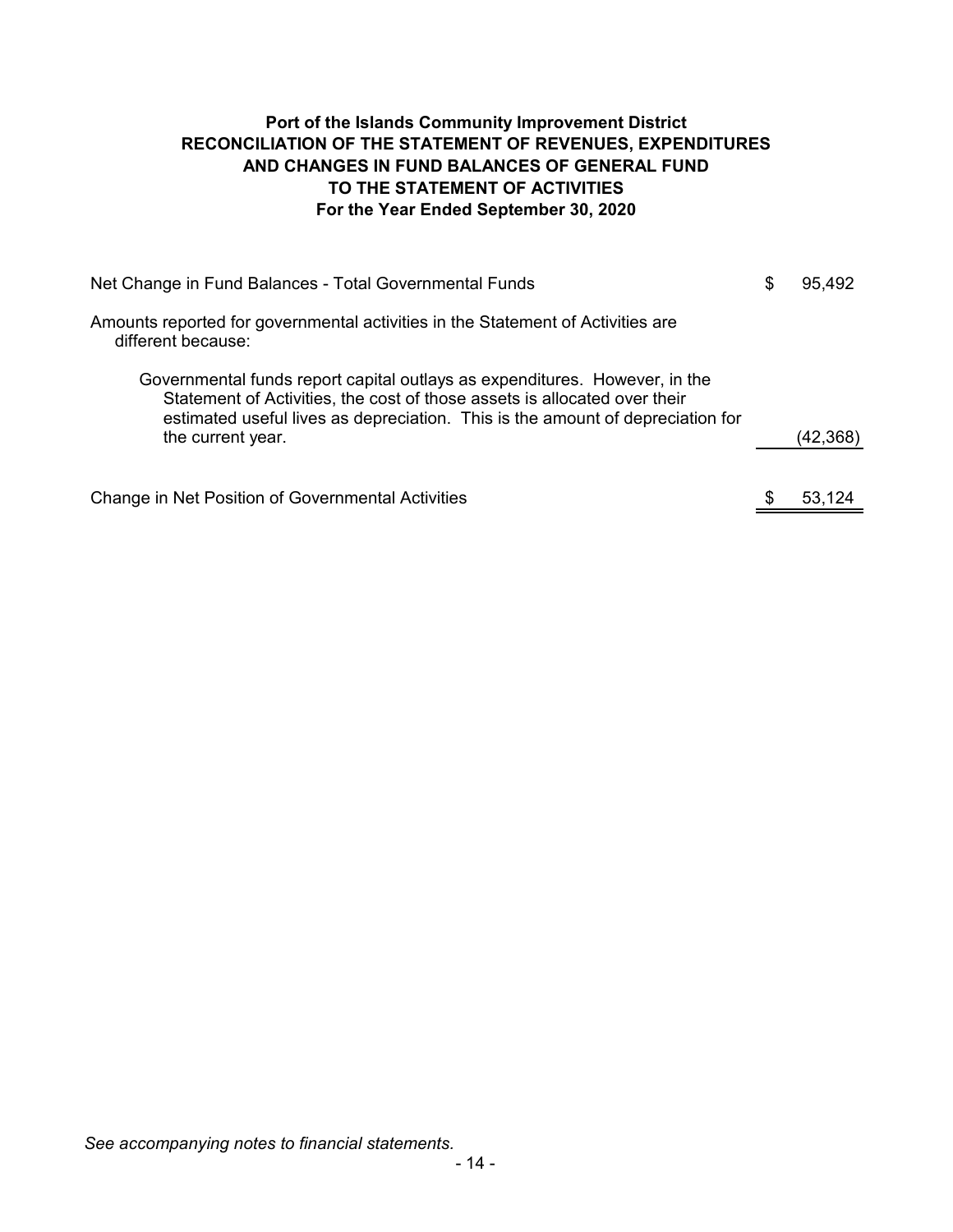#### **Port of the Islands Community Improvement District STATEMENT OF REVENUES, EXPENDITURES AND CHANGES IN FUND BALANCES – BUDGET AND ACTUAL – GENERAL FUND For the Year Ended September 30, 2020**

|                                    | Original<br><b>Budget</b> | <b>Final</b><br><b>Budget</b> | <b>Actual</b> | Variance with<br><b>Final Budget</b><br><b>Positive</b><br>(Negative) |
|------------------------------------|---------------------------|-------------------------------|---------------|-----------------------------------------------------------------------|
| Revenues                           |                           |                               |               |                                                                       |
| Special assessments                | 346,103<br>\$             | 346,103<br>\$                 | \$<br>345,944 | \$<br>(159)                                                           |
| Intergovernmental revenues         |                           |                               | 46,660        | 46,660                                                                |
| Investment income                  | 8,112                     | 8,112                         | 7,733         | (379)                                                                 |
| Miscellaneous revenues             | 5,000                     | 5,000                         | 18,164        | 13,164                                                                |
| <b>Total Revenues</b>              | 359,215                   | 359,215                       | 418,501       | 59,286                                                                |
| <b>Expenditures</b><br>Current     |                           |                               |               |                                                                       |
| General government                 | 102,166                   | 102,166                       | 99,022        | 3,144                                                                 |
| Physical environment               | 257,049                   | 257,049                       | 223,987       | 33,062                                                                |
| <b>Total Expenditures</b>          | 359,215                   | 359,215                       | 323,009       | 36,206                                                                |
| Net change in fund balances        |                           |                               | 95,492        | 95,492                                                                |
| Fund Balances - October 1, 2019    |                           |                               | 803,373       | 803,373                                                               |
| Fund Balances - September 30, 2020 | \$                        |                               | 898,865<br>\$ | 898,865<br>\$                                                         |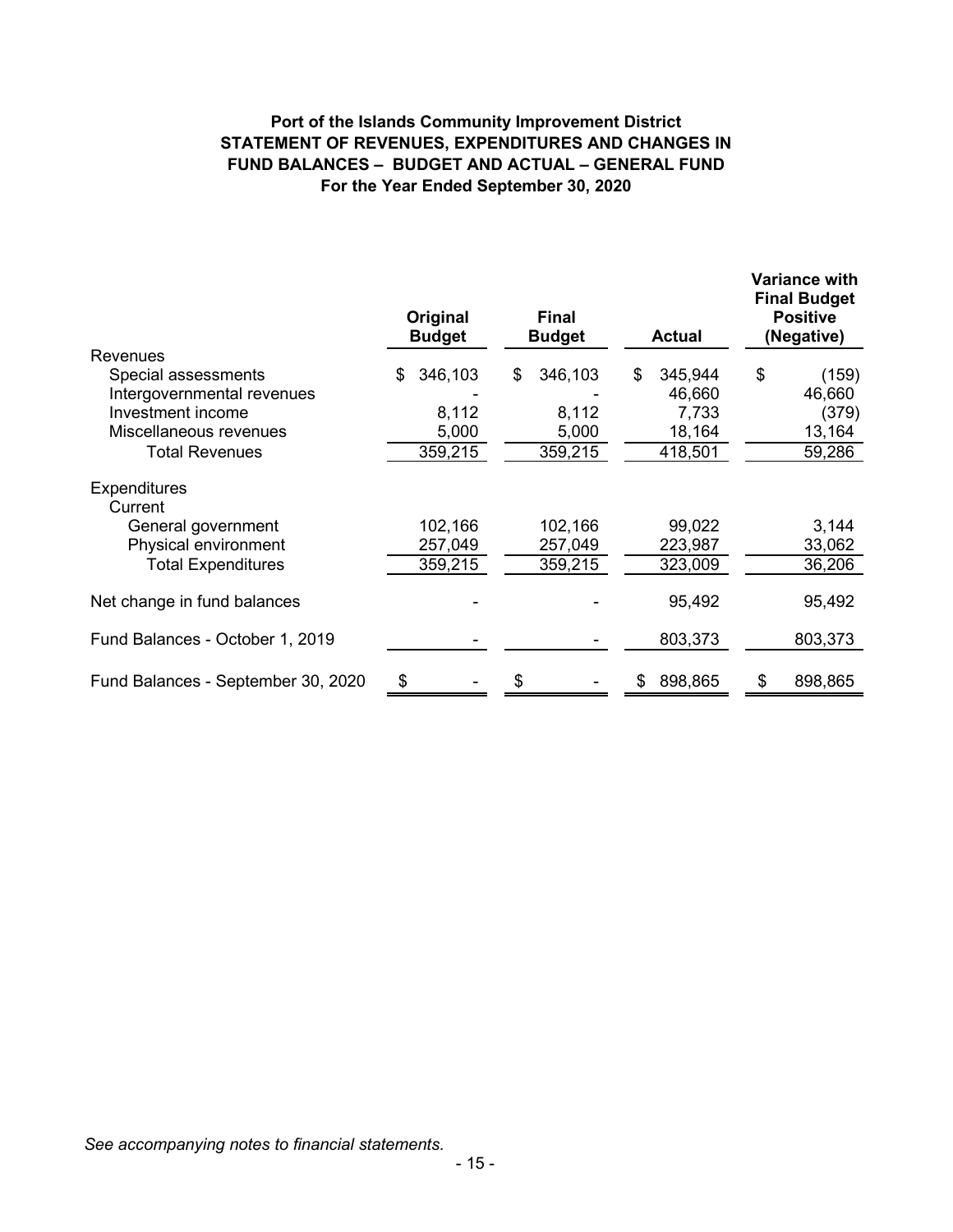#### **Port of the Islands Community Improvement District STATEMENT OF NET POSITION – WATER & SEWER FUND September 30, 2020**

| <b>ASSETS</b>                                    |                 |
|--------------------------------------------------|-----------------|
| <b>Current Assets</b>                            |                 |
| Cash and equivalents                             | \$<br>28,453    |
| Cash restricted for customer deposits            | 24,973          |
| Accounts receivable                              | 5,876           |
| Prepaid expenses                                 | 8,922           |
| <b>Total Current Assets</b>                      | 68,224          |
| <b>Non-Current Assets</b>                        |                 |
| Land and improvements                            | 599,675         |
| Improvements other than buildings                | 15,531,541      |
| Equipment                                        | 287,662         |
| Less: Accumulated depreciation                   | (7, 498, 977)   |
| <b>Total Non-Current Assets</b>                  | 8,919,901       |
| <b>Total Assets</b>                              | 8,988,125       |
| <b>LIABILITIES</b>                               |                 |
| <b>Current Liabilities</b>                       |                 |
| Accounts payable and accrued expenses            | 72,416          |
| Due to other funds                               | 93,218          |
| Customer deposits payable from restricted assets | 24,973          |
| <b>Accrued interest</b>                          | 6,081           |
| Bonds payable                                    | 478,500         |
| <b>Total Current Liabilities</b>                 | 675,188         |
|                                                  |                 |
| <b>NET POSITION</b>                              |                 |
| Net investment in capital assets                 | 8,441,401       |
| Unrestricted                                     | (128, 464)      |
| <b>Total Net Position</b>                        | \$<br>8,312,937 |
|                                                  |                 |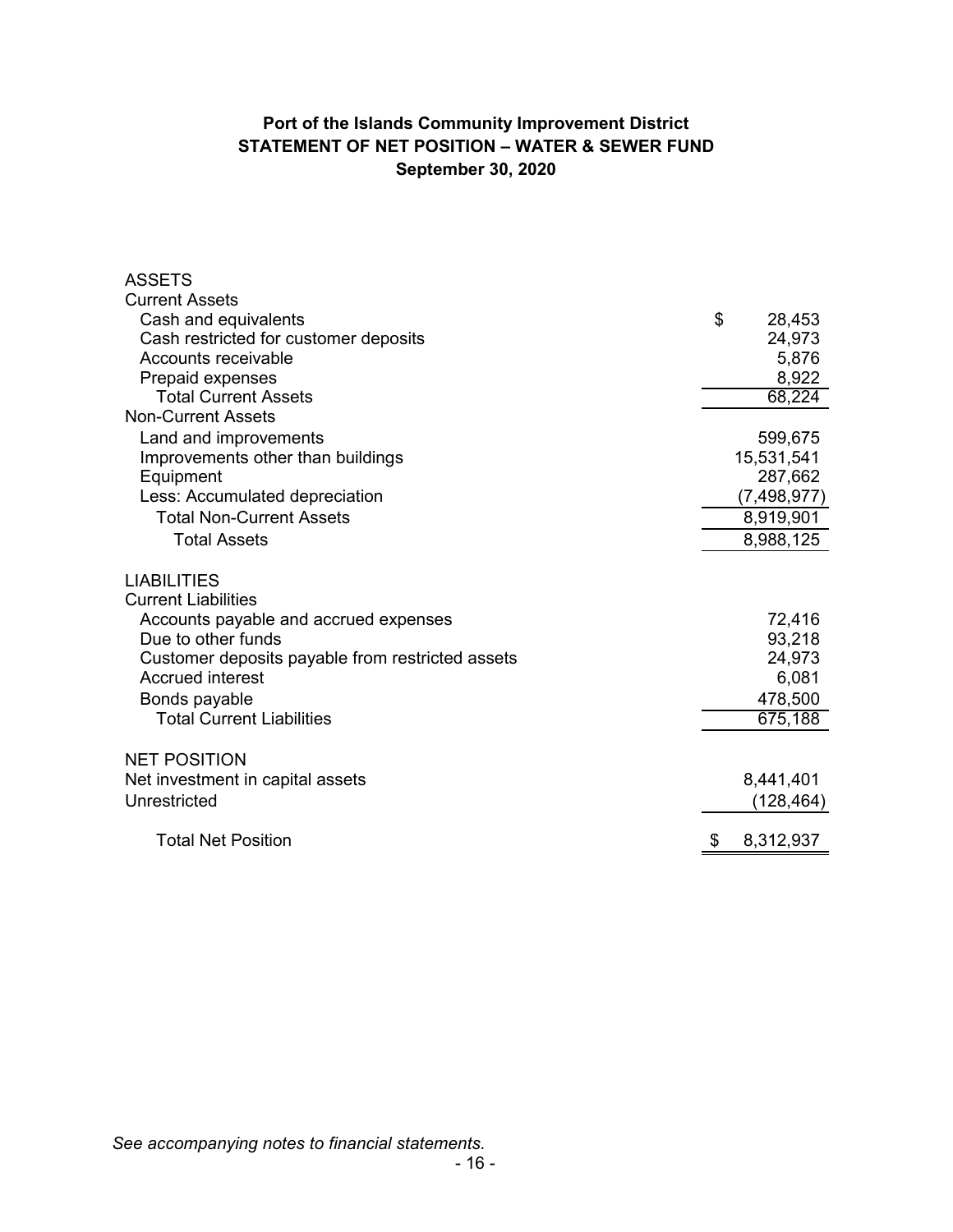#### **Port of the Islands Community Improvement District STATEMENT OF REVENUES, EXPENSES AND CHANGES IN FUND NET POSITION – WATER & SEWER FUND For the Year Ended September 30, 2020**

| <b>Operating Revenues:</b>                     |              |
|------------------------------------------------|--------------|
| Charges for services                           |              |
| Water                                          | \$<br>71,693 |
| Sewer                                          | 100,009      |
| Irrigation                                     | 143,089      |
| Meter                                          | 2,420        |
| Special assessments                            | 1,210,261    |
| Miscellaneous revenues                         | 3,786        |
| <b>Total Operating Revenues</b>                | 1,531,258    |
| <b>Operating Expenses:</b>                     |              |
| General and administrative                     | 202,505      |
| Plant operations                               | 569,395      |
| Depreciation                                   | 476,180      |
| <b>Total Operating Expenses</b>                | 1,248,080    |
| Operating Income (Loss)                        | 283,178      |
| <b>Non-Operating Revenues (Expenses):</b>      |              |
| Interest income                                | 2,179        |
| Interest expense                               | (37, 774)    |
| <b>Total Non-Operating Revenues/(Expenses)</b> | (35, 595)    |
| Change in Net Position                         | 247,583      |
| Net Position - October 1, 2019                 | 8,065,354    |
| Net Position - September 30, 2020              | \$8,312,937  |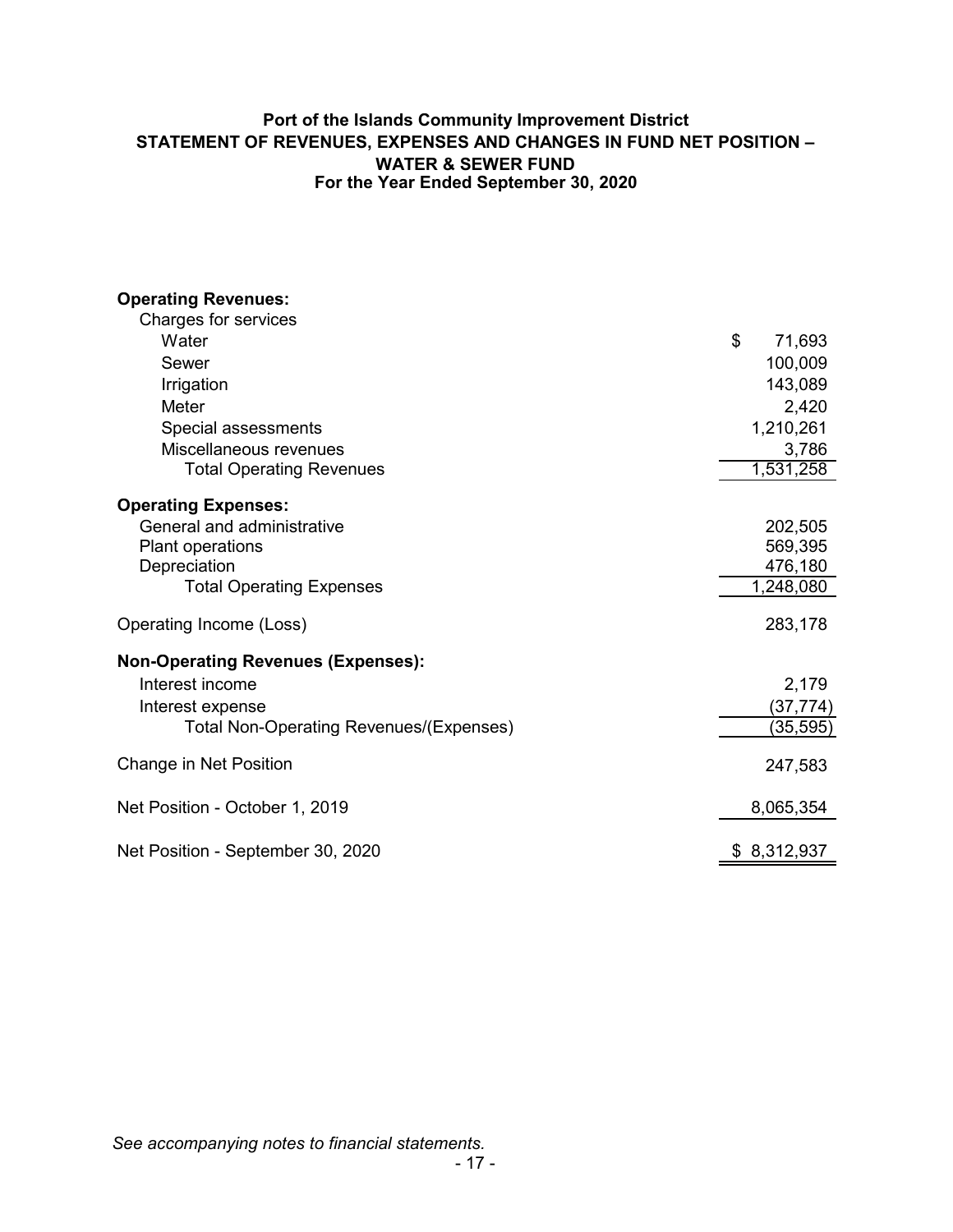#### **Port of the Islands Community Improvement District STATEMENT OF CASH FLOWS – WATER & SEWER FUND For the Year Ended September 30, 2020**

| <b>CASH FLOWS FROM OPERATING ACTIVITIES</b>                                                |               |
|--------------------------------------------------------------------------------------------|---------------|
| Receipts from customers                                                                    | \$<br>309,472 |
| Receipts from special assessments                                                          | 1,210,261     |
| Receipts from other sources                                                                | 3,786         |
| Payments to suppliers for goods and services                                               | (1,020,235)   |
| Net Cash Provided by Operating Activities                                                  | 503,284       |
| <b>CASH FLOWS FROM CAPITAL AND</b>                                                         |               |
| <b>RELATED FINANCING ACTIVITIES</b>                                                        |               |
| Principal payments on long-term debt                                                       | (464, 817)    |
| Interest paid on long-term debt                                                            | (43, 845)     |
| Net Cash Used by Financing Activities                                                      | (508, 662)    |
| <b>CASH FLOWS FROM INVESTING ACTIVITIES</b>                                                |               |
| Interest income                                                                            | 2,179         |
| Net Decrease in Cash and Cash Equivalents                                                  | (3, 199)      |
| Cash and equivalents - October 1, 2019                                                     | 56,625        |
| Cash and equivalents - September 30, 2020                                                  | \$<br>53,426  |
| <b>RECONCILIATION OF OPERATING INCOME TO NET</b>                                           |               |
| <b>CASH PROVIDED BY OPERATING ACTIVITIES</b>                                               |               |
| Operating income                                                                           | \$<br>283,178 |
| Adjustments to reconcile operating income to net cash<br>provided by operating activities: |               |
| Depreciation                                                                               | 476,180       |
| Increase in accounts receivable                                                            | (5,876)       |
| Increase in prepaid expenses                                                               | (747)         |
| Decrease in due to other funds                                                             | (237, 623)    |
| Decrease in accounts payable and accrued expenses                                          | (9,965)       |
| Decrease in customer deposits                                                              | (1,863)       |
| Net Cash Provided by Operating Activities                                                  | \$<br>503,284 |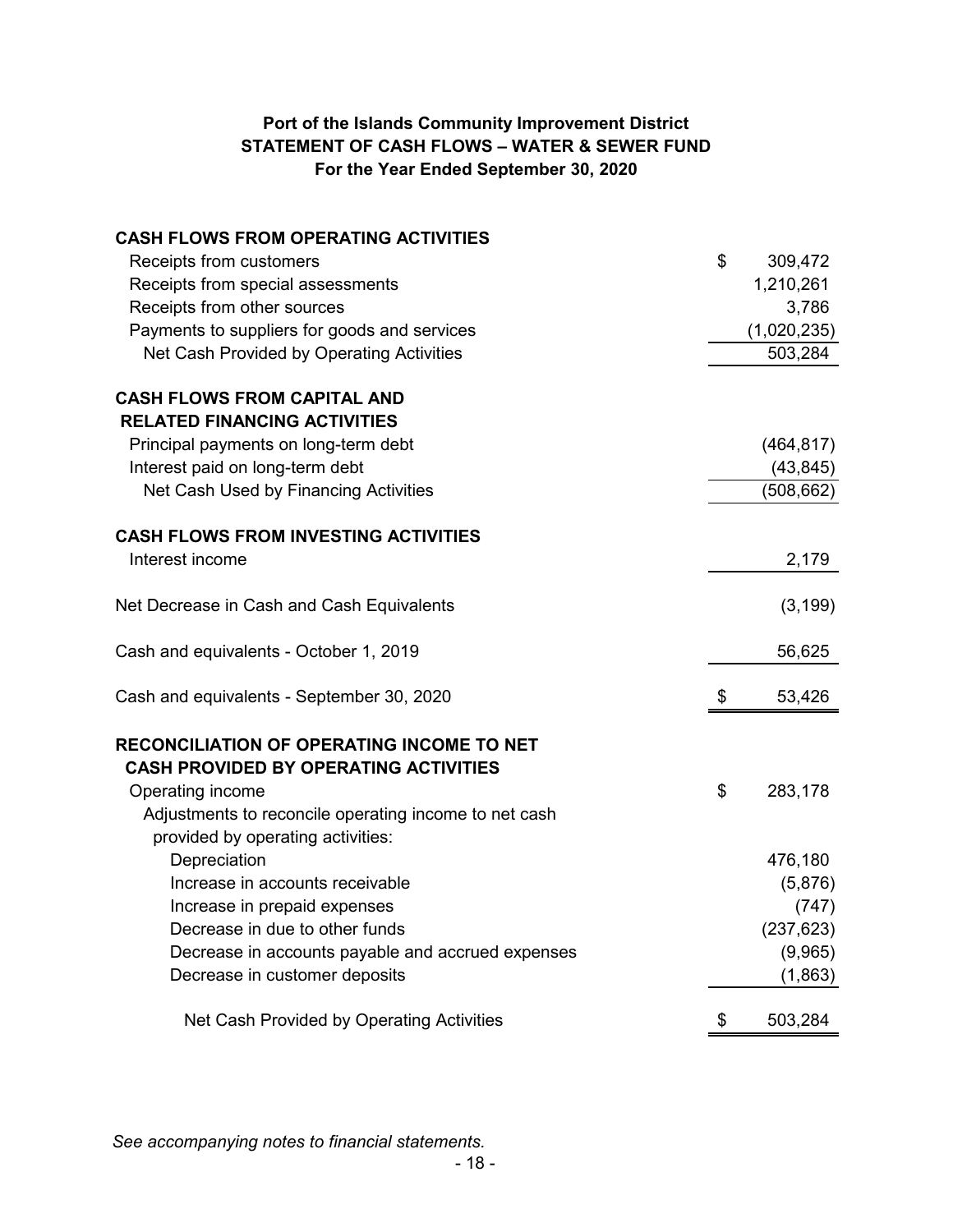#### **NOTE A – SUMMARY OF SIGNIFICANT ACCOUNTING POLICIES**

 The financial statements of Port of the Islands Community Improvement District (the "District") have been prepared in conformity with generally accepted accounting principles (GAAP) as applied to governmental units. The Governmental Accounting Standards Board (GASB) is the accepted standard-setting body for establishing governmental accounting and financial reporting principles. The District's more significant accounting policies are described below.

#### **1. Reporting Entity**

 "Act") enacted by the County Commission effective September 16, 1986. The District Section 190 of the Florida Statutes. The District is a local unit of special purpose government located in Collier County, Florida, (the "County") which was established pursuant to Ordinance No. 86-64 (the was established for the purpose of establishing and maintaining a water and sewer system, road and drainage systems, and other systems and facilities as provided in

Section 190 of the *Florida Statutes.*<br>The District is governed by a five-member Board of Supervisors (the "Board"). The District operates within the criteria established by Chapter 190. The Board has the final responsibility for: 1) assessing and levying maintenance taxes and special assessments, 2) approving budgets, 3) exercising control over facilities and properties, 4) controlling the use of funds generated by the District, 5) approving the hiring and firing of key personnel, and 6) financing improvements.

 As required by GAAP, these financial statements present the Port of the Islands management, significant ability to influence operations and accountability for fiscal Community Improvement District (the primary government), as a stand-alone government. The reporting entity for the District includes all functions of government in which the District's Board exercises oversight responsibility which includes, but is not limited to, financial interdependency, selection of governing authority, designation of matters.

Based upon the application of the above-mentioned criteria, as set forth by the Governmental Accounting Standards Board, the District has identified no component units.

#### **2. Measurement Focus and Basis of Accounting**

The basic financial statements of the District are composed of the following:

- Government-wide financial statements
- Fund financial statements
- Notes to financial statements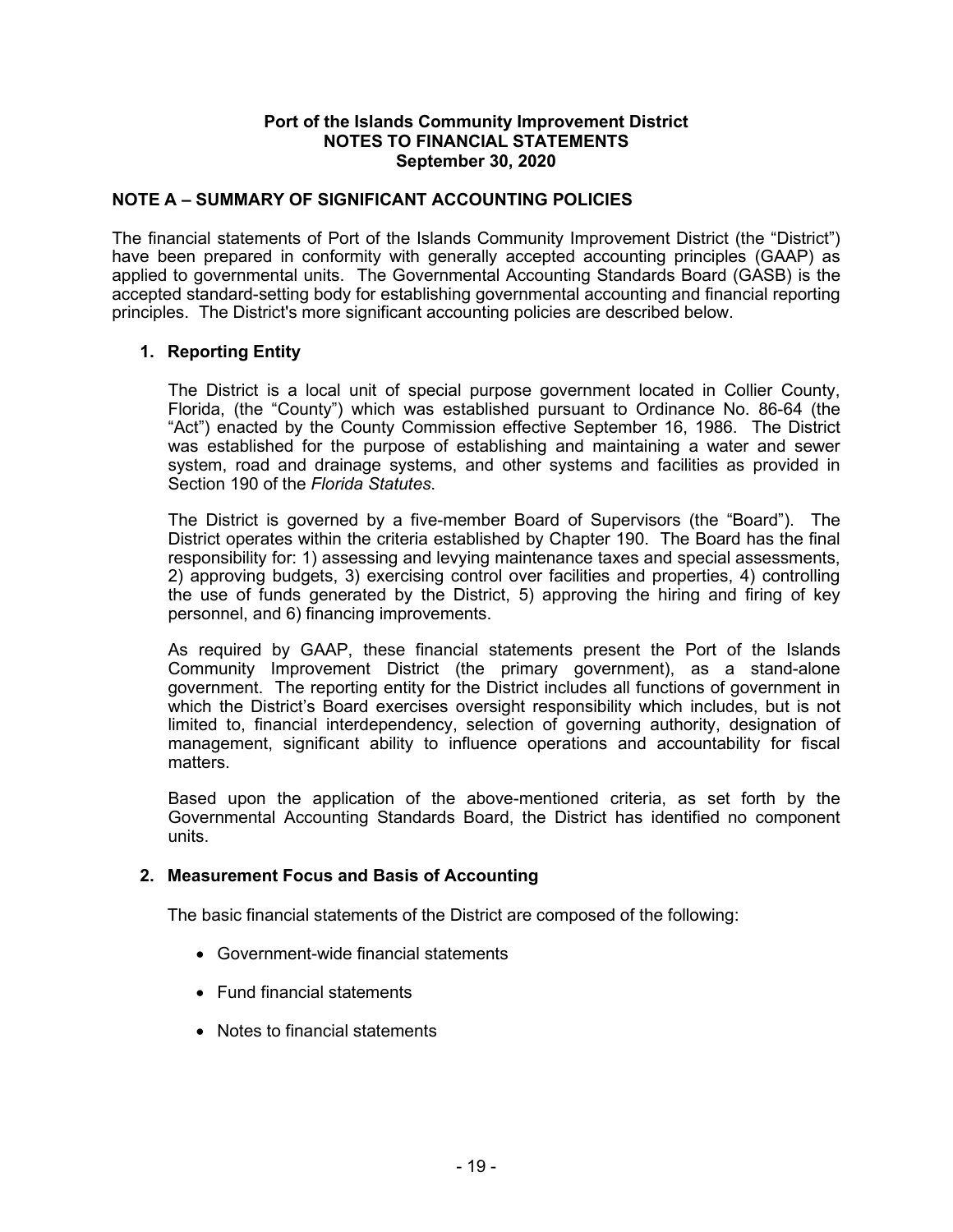#### **NOTE A – SUMMARY OF SIGNIFICANT ACCOUNTING POLICIES (CONTINUED)**

#### **2. Measurement Focus and Basis of Accounting (Continued)**

#### **a. Government-wide Financial Statements**

 The government-wide financial statements are reported using the economic resources measurement focus and the accrual basis of accounting. Government- wide financial statements report all non-fiduciary information about the reporting government as a whole. These statements include separate columns for the governmental and business-type activities of the primary government. For the most part, the effect of interfund activity has been removed from these statements.

 interest, are reported separately from business-type activities. Program revenues include charges for services and special assessments. Program revenues are Governmental activities which normally are supported by special assessments and netted with program expenses in the Statement of Activities to present the net cost of each program

 Amounts paid to acquire capital assets are capitalized as assets, rather than the government-wide financial statements, rather than as an other financial source. reported as an expenditure. Proceeds of long-term debt are recorded as liabilities in

 reported as a reduction of the related liability, rather than as an expenditure. Amounts paid to reduce long-term indebtedness of the reporting government are

#### **b. Fund Financial Statements**

 entity. The operations of each fund are accounted for with a separate set of self- expenditures or expenses, as appropriate. Governmental resources are allocated to The underlying accounting system of the District is organized and operated on the basis of separate funds, each of which is considered to be a separate accounting balancing accounts that comprise its assets, liabilities, fund equity, revenues and and accounted for in individual funds based upon the purposes for which they are to be spent and the means by which spending activities are controlled.

 Fund financial statements for the primary government's governmental funds are presented after the government-wide financial statements. These statements display information about major funds individually.

#### **Governmental Funds**

 Standards Board Statement 54 – *Fund Balance Reporting and Governmental Fund Type Definitions*. The Statement requires the fund balance for governmental funds to to which the government is bound to honor constraints on the specific purposes for which amounts in those funds can be spent. The classifications include non-The District classifies fund balance according to Governmental Accounting be reported in classifications that comprise a hierarchy based primarily on the extent spendable, restricted, committed, assigned and unassigned.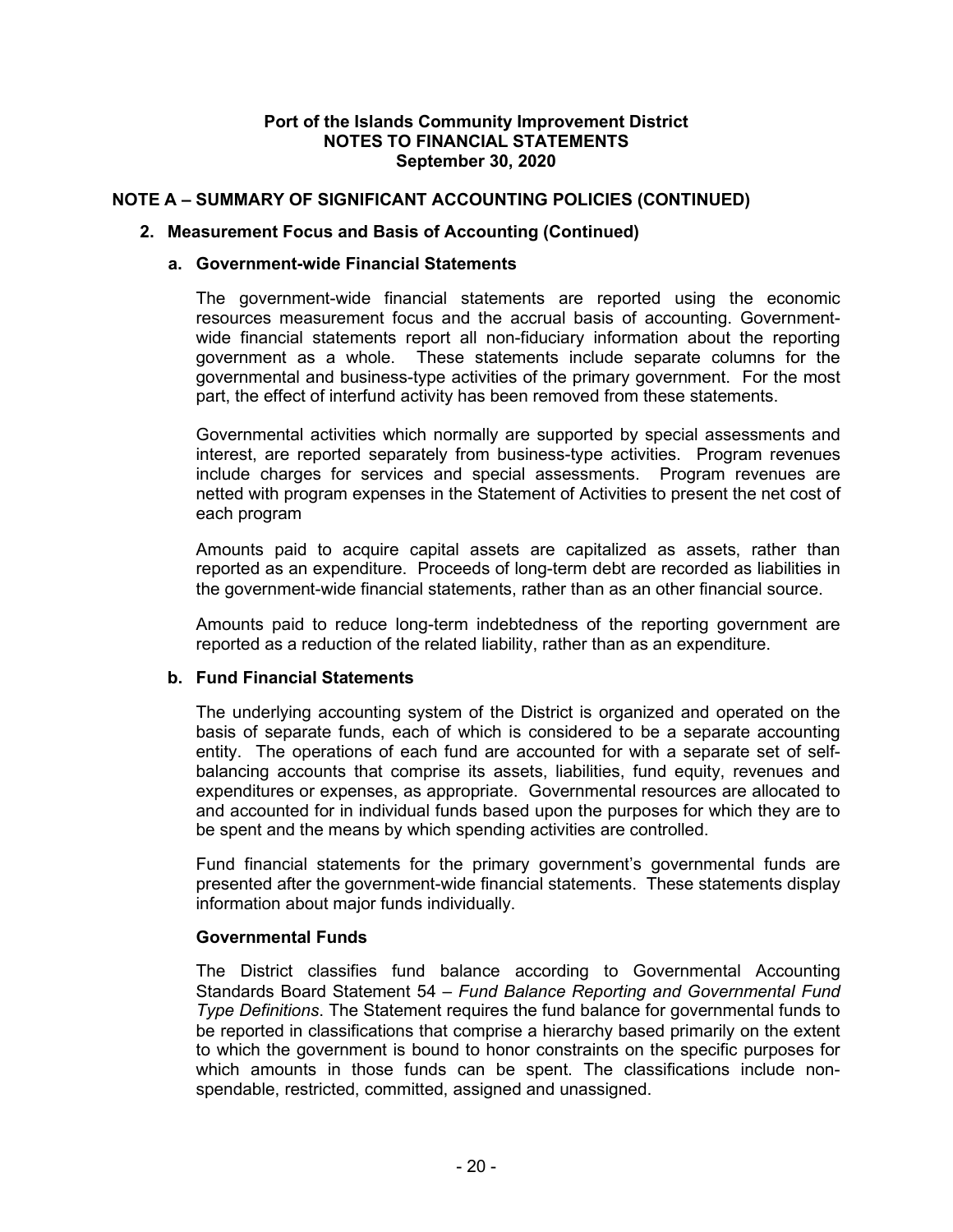#### **NOTE A – SUMMARY OF SIGNIFICANT ACCOUNTING POLICIES (CONTINUED)**

#### **2. Measurement Focus and Basis of Accounting (Continued)**

#### **b. Fund Financial Statements (Continued)**

#### **Governmental Funds (Continued)**

The District has various policies governing the fund balance classifications.

 Nonspendable Fund Balance – This classification consists of amounts that cannot be spent because they are either not in spendable form or are legally or contractually required to be maintained intact.

 only for specific purposes stipulated by constitution, external resource providers, or Restricted Fund Balance *–* This classification includes amounts that can be spent through enabling legislation.

Assigned Fund Balance – This classification consists of the Board of Supervisors' intent to be used for specific purposes, but are neither restricted nor committed.

 Unassigned Fund Balance – This classification is the residual classification for the other classifications. Unassigned fund balance is considered to be utilized first when an expenditure is incurred for purposes for which amounts in any of those government's general fund and includes all spendable amounts not contained in the unrestricted fund balance classifications could be used.

 revenue funds, when restricted, committed, assigned, and unassigned fund balances Fund Balance Spending Hierarchy – For all governmental funds except special are combined in a fund, qualified expenditures are paid first from restricted or committed fund balance, as appropriate, then assigned and finally unassigned fund balances.

 Expenditures generally are recorded when a liability is incurred, as under accrual accounting. Interest associated with the current fiscal period is considered to be an accrual item and so has been recognized as revenue of the current fiscal period.

 Governmental fund financial statements are reported using the current financial resources measurement focus and the modified accrual basis of accounting. period or soon thereafter to pay liabilities of the current period. For this purpose, the District considers revenues to be available if they are collected within 60 days of the end of the current fiscal period. Revenues are considered to be available when they are collected within the current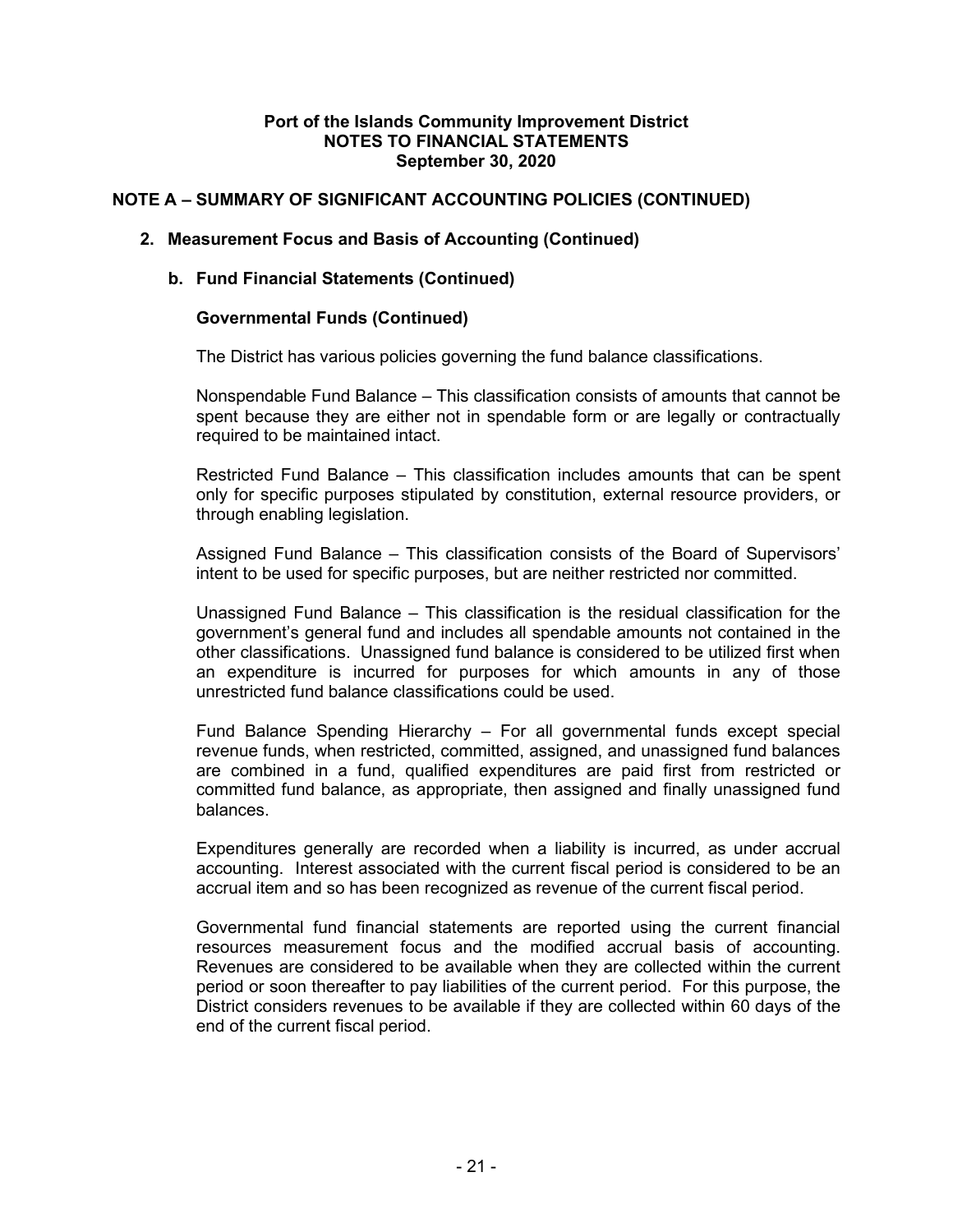#### **NOTE A – SUMMARY OF SIGNIFICANT ACCOUNTING POLICIES (CONTINUED)**

#### **2. Measurement Focus and Basis of Accounting (Continued)**

#### **b. Fund Financial Statements (Continued)**

#### **Governmental Funds (Continued)**

 Under the current financial resources measurement focus, only current assets and current liabilities are generally included on the balance sheet. The reported fund balance is considered to be a measure of "available spendable resources". Governmental fund operating statements present increases (revenues) and decreases (expenditures) in net current assets. Accordingly, they are said to present a summary of sources and uses of "available spendable resources" during a period.

 Because of their spending measurement focus, expenditure recognition for governmental fund types excludes amounts represented by non-current liabilities. Since they do not affect net current assets, such long-term amounts are not recognized as governmental fund type expenditures or fund liabilities.

 Amounts expended to acquire capital assets are recorded as expenditures in the year that resources were expended, rather than as fund assets. The proceeds of long-term debt are recorded as an other financing source rather than as a fund liability.

Debt service expenditures, as well as expenditures related to compensated absences, are recorded only when payment is due.

#### **Enterprise Funds**

 are recognized when the related goods or services are delivered. In the fund financial statements, the Enterprise Fund is presented using the economic resources non-current) associated with their activity are included on their balance sheets. non-current) associated with their activity are included on their balance sheets.<br>Enterprise Fund operating statements present increases (revenues) and decreases (expenses) in total net position. The District applies all GASB pronouncements as In the fund financial statements, the Enterprise Fund is presented using the accrual basis of accounting. Revenues are recognized when they are earned and expenses measurement focus. This means that all assets and all liabilities (whether current or well as all FASB and AICPA pronouncements, issued on or before November 30, 1989, which do not conflict with, or contradict, GASB pronouncements.

 Enterprise Fund operating revenues, such as charges for services, result from exchange transactions associated with the principal activity of the fund. Exchange transactions are those in which each party receives and gives up essentially equal values. Non-operating revenues, such as investment earnings, result from non- exchange transactions or ancillary activities. Amounts paid to acquire capital assets are capitalized as assets in the fund financial statements, rather than reported as expenditures. Proceeds of long-term debt are recorded as a liability in the fund financial statements, rather than as other financing sources.

 Amounts paid to reduce long-term indebtedness are reported as a reduction of the related liabilities, rather than as an expense.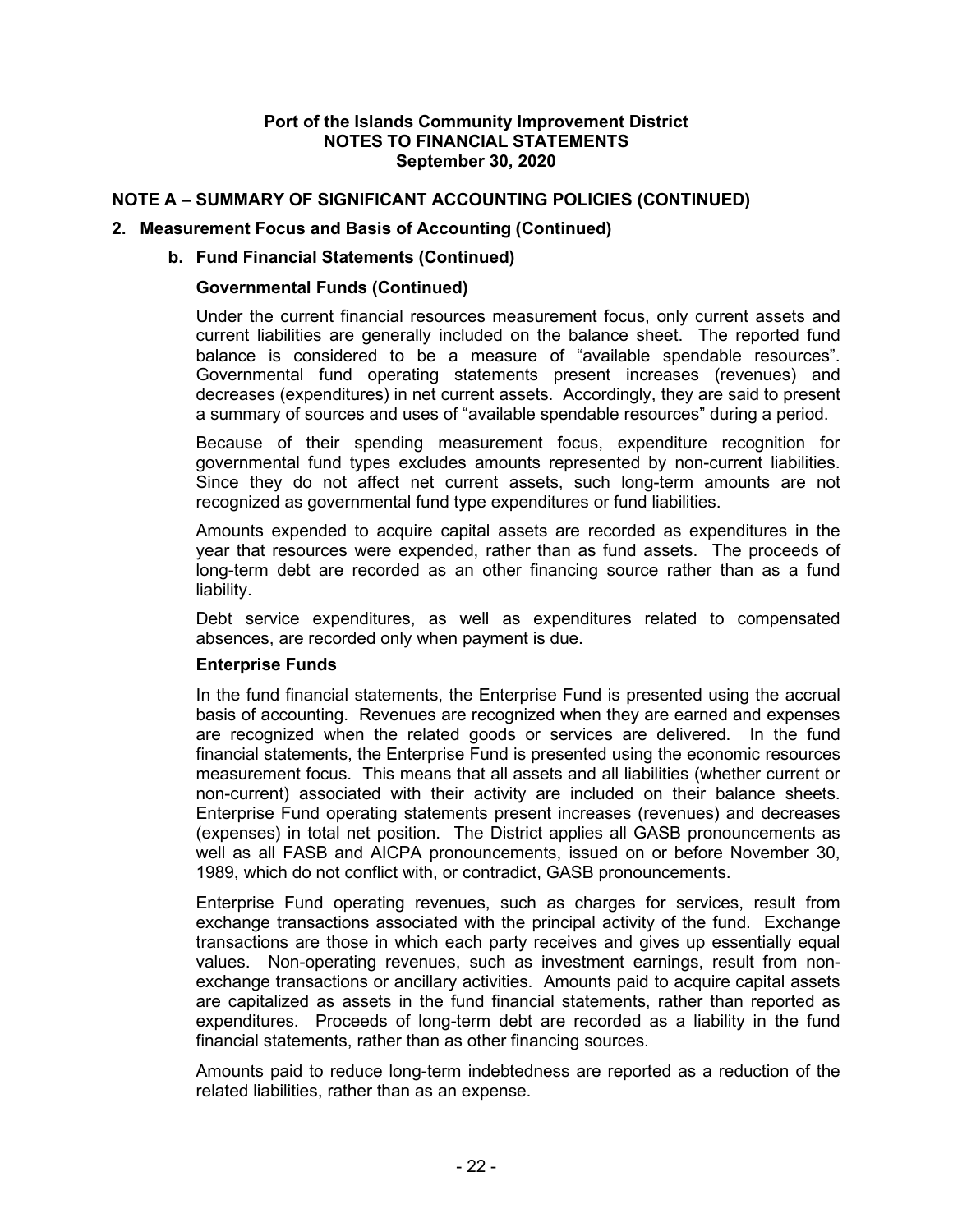#### **NOTE A – SUMMARY OF SIGNIFICANT ACCOUNTING POLICIES (CONTINUED)**

#### **3. Basis of Presentation**

#### **a. Governmental Major Funds**

 General Fund – The General Fund is the District's primary operating fund. It accounts for all financial resources of the general government, except those required to be accounted for in another fund.

#### **b. Enterprise Major Fund**

Water and Sewer Fund – The Water and Sewer Fund accounts for the operations of the water and sewer plant, which are funded by proceeds from operations of these facilities, including special assessments, user fees, meter fees and connection fees.

#### **c. Non-Current Governmental Assets/Liabilities**

 GASB Statement 34 requires that non-current governmental assets, such as land and buildings, and non-current governmental liabilities, such as general obligation bonds, due to developer and accrued compensated absences be reported in the governmental activities column in the government-wide Statement of Net Position.

#### **4. Assets, Liabilities, and Net Position or Equity**

#### **a. Cash and Investments**

 institution pool whereby groups of securities pledged by the various financial is provided as additional insurance to the federal depository insurance and allows for additional assessments against the member institutions, providing full insurance for Florida Statutes require state and local governmental units to deposit monies with financial institutions classified as "Qualified Public Depositories," a multiple financial institutions provide common collateral from their deposits of public funds. This pool public deposits.

The District is authorized to invest in those financial instruments as established by Section 218.415, Florida Statutes. The authorized investments consist of:

- 1. Direct obligations of the United States Treasury;
- 2. The Local Government Surplus Funds Trust or any intergovernmental investment pool authorized pursuant to the Florida Interlocal Cooperative Act of 1969;
- 3. Interest-bearing time deposits or savings accounts in authorized qualified public depositories;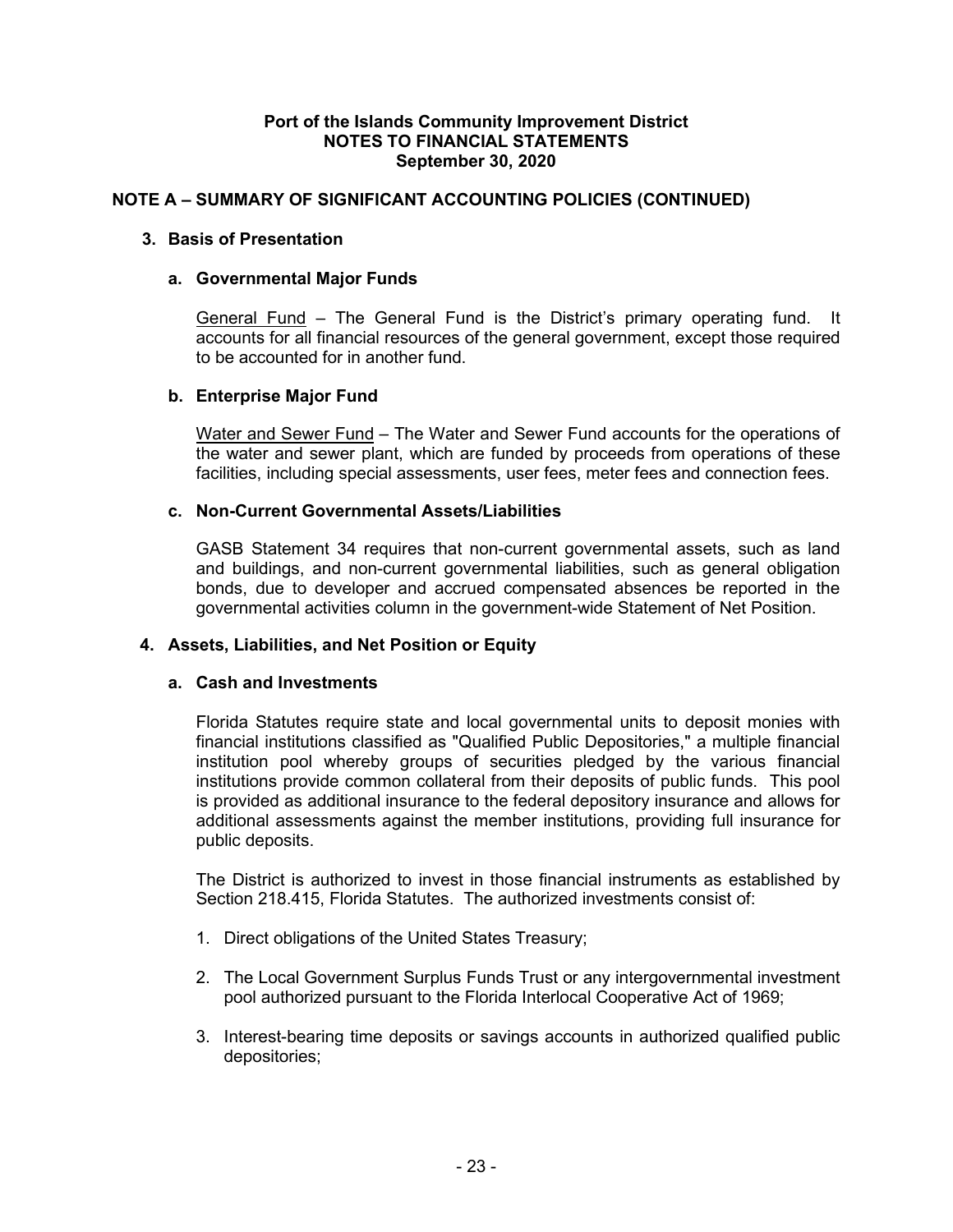#### **NOTE A – SUMMARY OF SIGNIFICANT ACCOUNTING POLICIES (CONTINUED)**

#### **4. Assets, Liabilities, and Net Position or Equity (Continued)**

#### **a. Cash and Investments (Continued)**

 4. Securities and Exchange Commission, registered money market funds with the highest credit quality rating from a nationally recognized rating agency.

For purposes of the statement of cash flows, cash equivalents include time deposits, certificates of deposit and all highly liquid debt instruments with original maturities of three months or less and held in a qualified public depository as defined by Section 280.02, Florida Statutes.

#### **b. Receivables and Payables**

outstanding at the end of the fiscal year are referred to as "due to/from other funds". Activity between funds that are representative of lending/borrowing arrangements Any residual balances outstanding between the governmental activities and business-type activities are reported as "internal balances".

#### **c. Restricted Net Position**

 Certain net position of the District is classified as restricted on the statement of net position because their use is limited either by law through constitutional provisions or enabling legislation; or by restrictions imposed externally by creditors. In a fund with both restricted and unrestricted net position, qualified expenses are considered to be paid first from restricted net position and then from unrestricted net position.

#### **d. Capital Assets**

 Capital assets, which include land, improvements other than buildings, infrastructure, activities column. and equipment, are reported in the applicable governmental or business-type

activities column.<br>The District defines capital assets as assets with an initial, individual cost of \$5,000 all assets is historical cost. or more and an estimated useful life in excess of one year. The valuation basis for

all assets is historical cost.<br>The costs of normal maintenance and repairs that do not add to the value of the asset or materially extend its useful life are not capitalized.

constructed Major outlays for capital assets and improvements are capitalized as projects are constructed.<br>- 24 -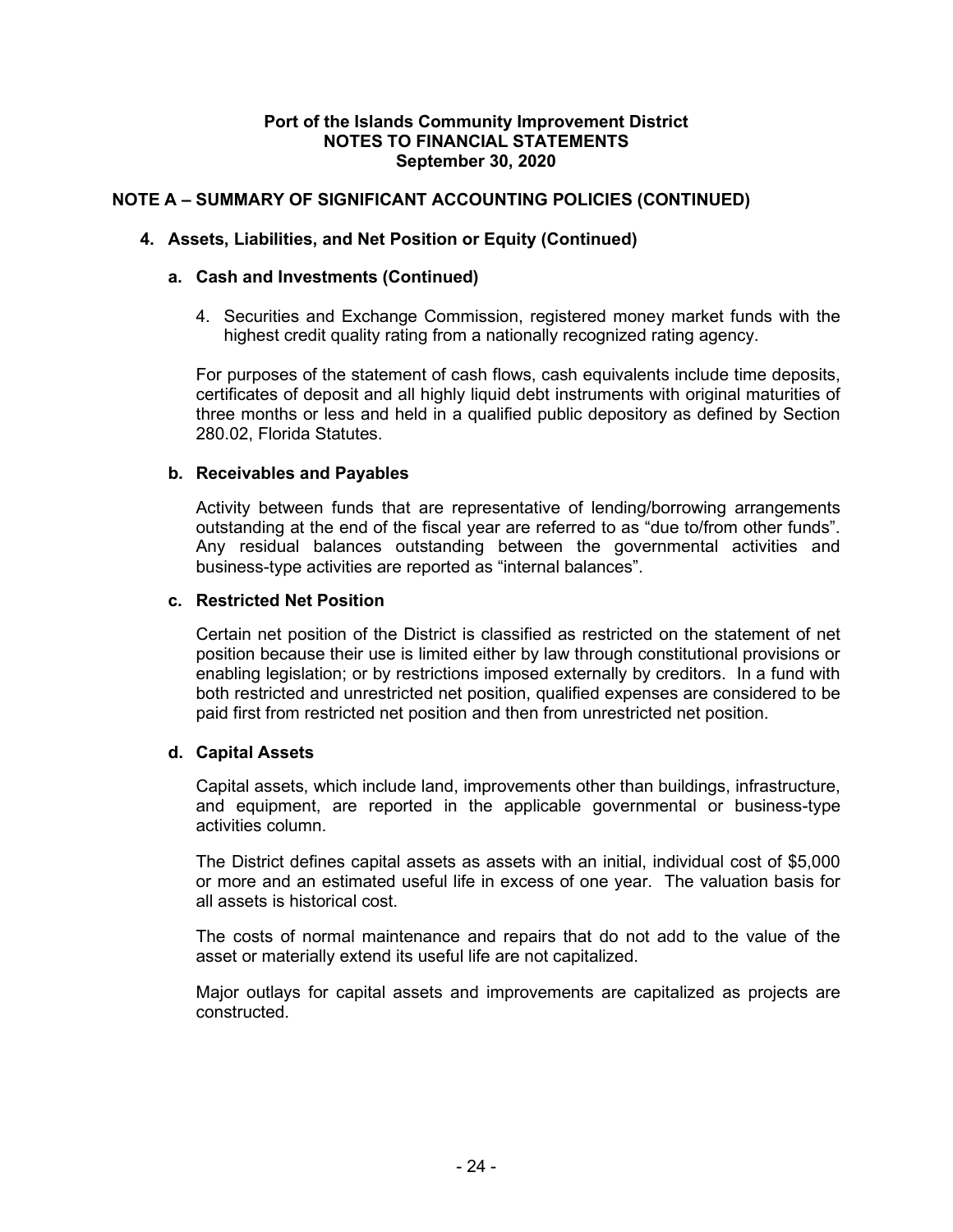#### **NOTE A – SUMMARY OF SIGNIFICANT ACCOUNTING POLICIES (CONTINUED)**

#### **4. Assets, Liabilities, and Net Position or Equity (Continued)**

#### **d. Capital Assets (Continued)**

 method. Estimated useful lives of the various classes of depreciable capital assets Depreciation of capital assets is computed and recorded by utilizing the straight-line are as follows:

| Improvements other than buildings | 5-48 years    |
|-----------------------------------|---------------|
| Equipment                         | $5-15$ years  |
| Infrastructure                    | $15-30$ years |

#### **e. Budgets**

 accounting for budgets as it does for revenues and expenditures in its various funds. The legal level of budgetary control is at the fund level. All budgeted appropriations lapse at year end. Formal budgets are adopted for the general fund. As a result, Budgets are prepared and adopted after public hearings for the governmental funds, pursuant to Chapter 190, Florida Statutes. The District utilizes the same basis of deficits in the budget columns of the accompanying financial statements may occur.

#### **NOTE B – RECONCILIATION OF GOVERNMENT-WIDE AND FUND FINANCIAL STATEMENTS**

#### **the Government-wide Statement of Net Position 1. Explanation of Differences Between the Governmental Fund Balance Sheet and**

 "Total fund balances" of the District's governmental funds, \$898,865, differs from "net position" of governmental activities, \$2,613,650, reported in the Statement of Net Statement of Net Position versus the current financial resources focus of the Position. This difference primarily results from the long-term economic focus of the governmental fund balance sheet. The effect of the differences is illustrated as follows.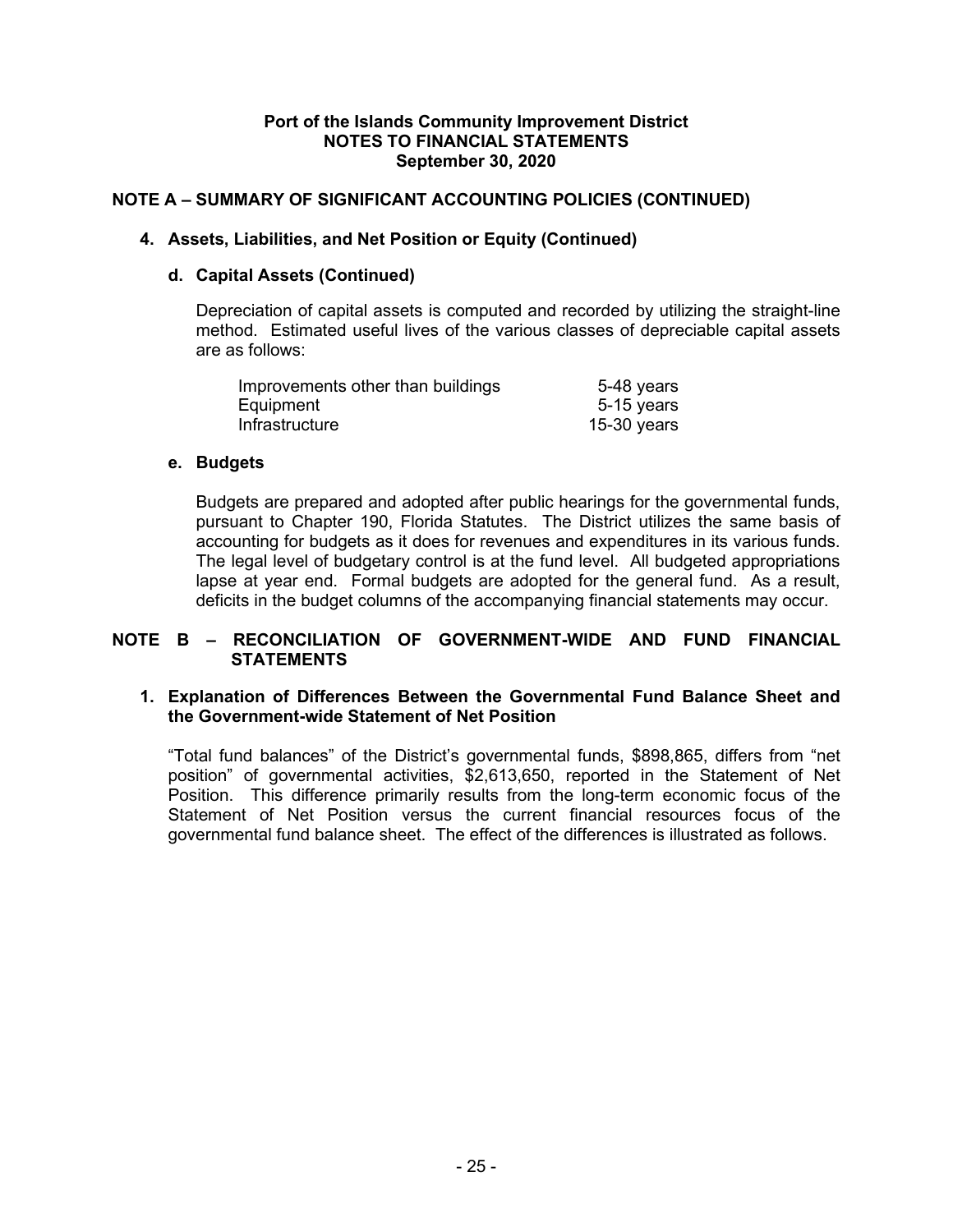#### NOTE B – RECONCILIATION OF GOVERNMENT-WIDE AND FUND FINANCIAL **STATEMENTS (CONTINUED)**

 **the Government-wide Statement of Net Position (Continued) 1. Explanation of Differences Between the Governmental Fund Balance Sheet and** 

#### **Capital related items**

 reported as expenditures in governmental funds. However, the Statement of Net When capital assets (land, buildings, infrastructure and equipment that are to be used in governmental activities) are purchased or constructed, the cost of those assets is Position included those capital assets among the assets of the District as a whole.

| Land and improvements             | \$. | 1,365,636     |
|-----------------------------------|-----|---------------|
| Infrastructure                    |     | 1,319,737     |
| Equipment                         |     | 27,355        |
| Improvements other than buildings |     | 110,121       |
| Accumulated depreciation          |     | (1, 108, 064) |
| Total                             |     | 1.714,785     |

#### **2. Explanation of Differences Between the Governmental Fund Operating Statements and the Statement of Activities**

 "change in net position" for governmental activities, \$53,124, reported in the Statement of Activities. The differences arise primarily from the long-term economic focus of the funds. The effect of the differences is illustrated as follows. The "net changes in fund balances" for government funds, \$95,492, differs from the Statement of Activities versus the current financial resources focus of the governmental

#### **Capital related items**

 When capital assets that are to be used in governmental activities are purchased or governmental funds. However, in the Statement of Activities, the costs of those assets constructed, the resources expended for those assets are reported as expenditures in are allocated over their estimated useful lives and reported as depreciation. As a result, fund balances decrease by the amount of financial resources expended, whereas, net position decrease by the amount of depreciation charged for the year.

Depreciation  $\underline{\$}$  (42,368)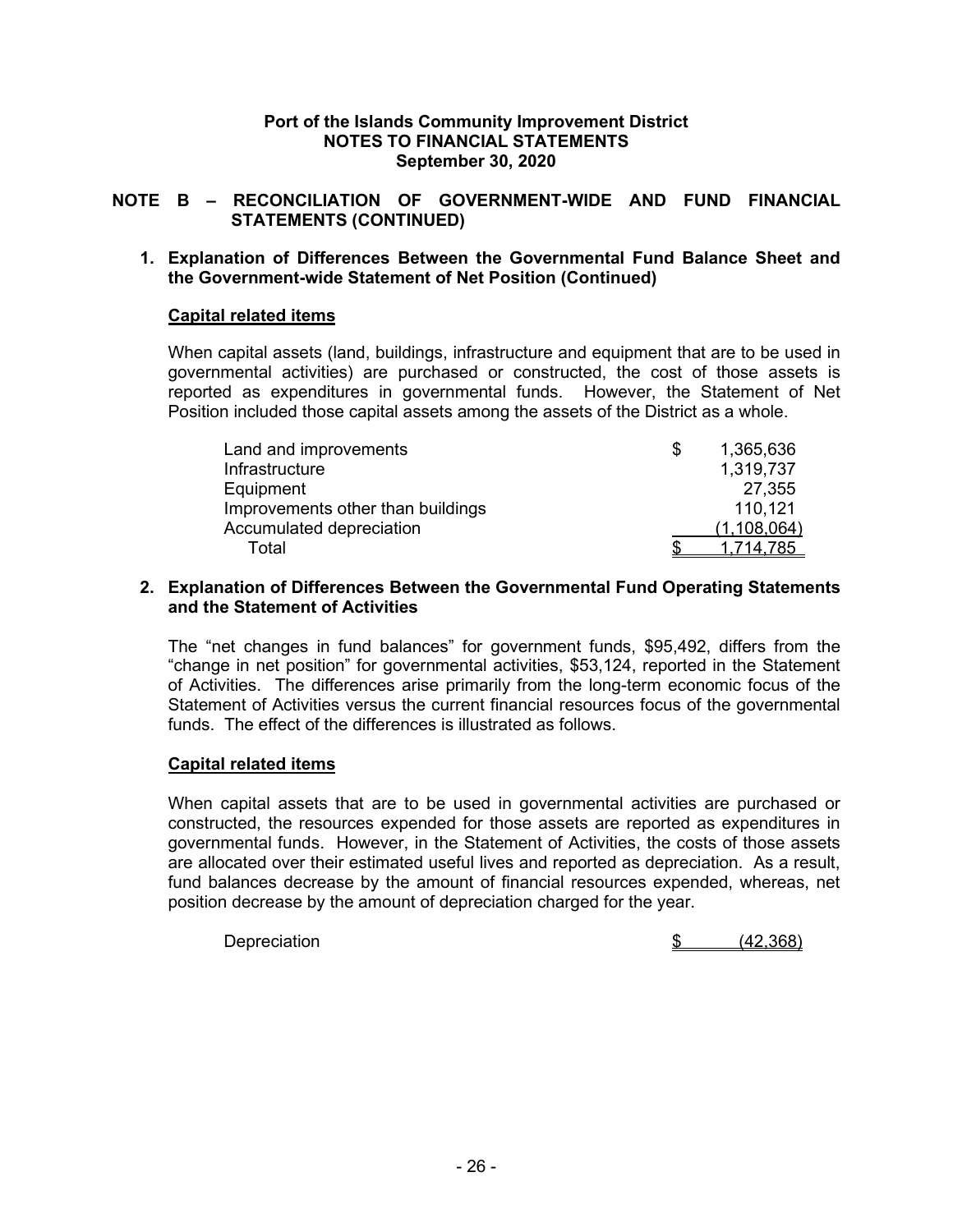#### **NOTE C – CASH AND INVESTMENTS**

 All deposits are held in qualified public depositories and are included on the accompanying balance sheet as cash and investments.

#### Custodial Credit Risk – Deposits

 Custodial credit risk is the risk that in the event of a bank failure, the District's deposits may not be returned to it. The District does not have a formal deposit policy for custodial credit risk. The District does, however, follow the provisions of Chapter 280, Florida Statutes regarding deposits and investments. As of September 30, 2020, the District's bank balance was \$855,199 and the carrying value was \$852,964. Exposure to custodial credit risk was as follows. The District Chapter 280, Florida Statutes, which means that all deposits are fully insured by Federal maintains all deposits in a qualified public depository in accordance with the provisions of Depositors Insurance or collateralized under Chapter 280, Florida Statutes.

#### Investments

 under Section 218.415, Florida Statutes. Among other investments, the policy allows the The District's investment policy allows management to invest funds in investments permitted District to invest in the State Board of Administration Local Government Surplus Trust Funds.

#### Interest Rate Risk

The District does not have a formal investment policy that limits investment maturities as a means of managing its exposure to fair value losses arising from increasing interest rates.

#### Credit Risk

The District has no investment policy that would further limit its investment choices.

#### Concentration of Credit Risk

 and investments and their level of risk exposure as of September 30, 2020 were typical of these items during the period then ended. The District considers any decline in fair value for certain have fair values less than cost until maturity. The District places no limit on the amount it may invest in any one fund. The types of deposits investments to be temporary. In addition, the District has the ability to hold investments that

The District did not hold any investments during the year ended September 30, 2020.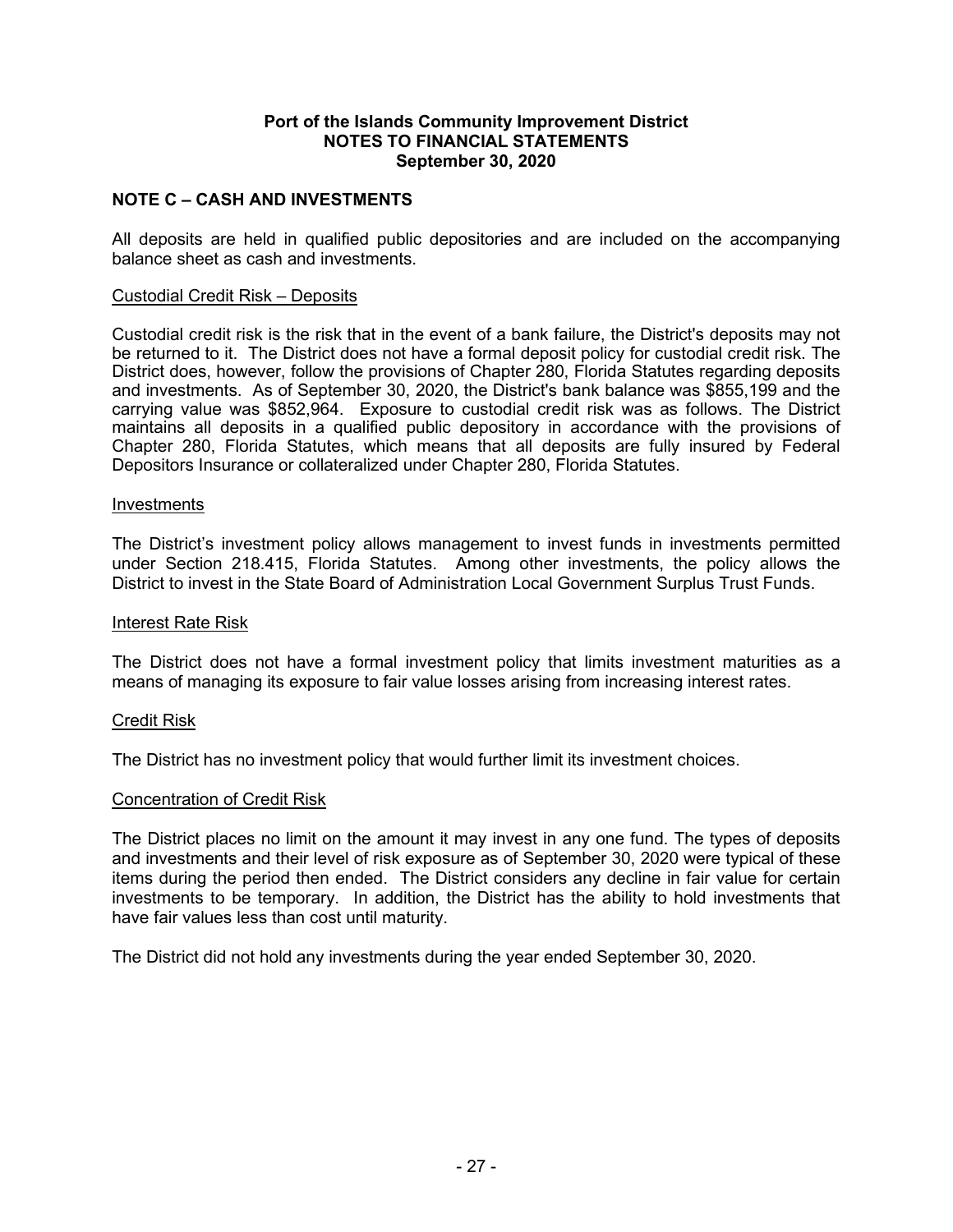### **September 30, 2020 NOTE D – SPECIAL ASSESSMENT REVENUES**

 2019. All taxes are due and payable on November 1 or as soon as the assessment roll is certified and delivered to the Tax Collector. Per Section 197.162, Florida Statutes, discounts and 1% in February. Taxes paid in March are without discount. All unpaid taxes become delinquent as of April 1. Virtually all unpaid taxes are collected via the sale of tax certificates on Special assessment revenues recognized for the 2019-2020 fiscal year were levied in October are allowed for early payment at the rate of 4% in November, 3% in December, 2% in January, or prior to, June 1.

#### **NOTE E – RECEIVABLE AND PAYABLE BALANCES**

#### **Accounts Receivable**

Accounts receivable in the Enterprise Fund at September 30, 2020 consisted of trade receivables. Receivables are recorded at their net realizable value.

#### **Accounts Payable**

in the amount of \$72,416. Accounts payable and accrued expenses in the Enterprise Fund consisted of vendor payables in the amount of \$72,416.  $-$  28 -  $-$  28 -  $-$  28  $-$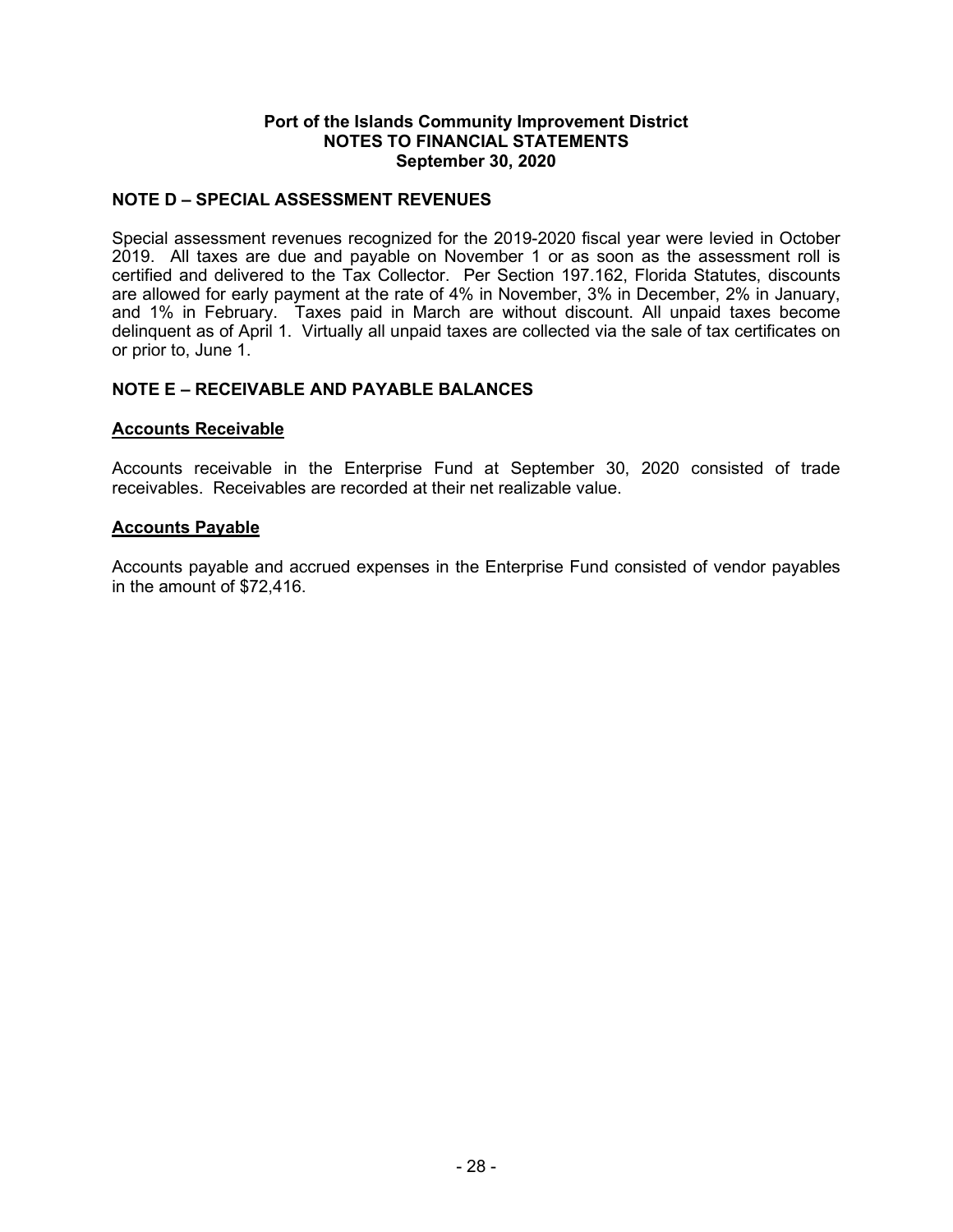### **September 30, 2020 September 30, 2020 NOTE F – CAPITAL ASSETS Port of the Islands Community Improvement District NOTES TO FINANCIAL STATEMENTS**

 Capital asset activity for governmental activities for the year ended September 30, 2020 was as follows:

|                                                | <b>Balance</b>  |           |                  |    | <b>Balance</b> |
|------------------------------------------------|-----------------|-----------|------------------|----|----------------|
|                                                | October 1,      |           |                  |    | September 30,  |
|                                                | 2019            | Additions | <b>Deletions</b> |    | 2020           |
| <b>Governmental Activities:</b>                |                 |           |                  |    |                |
| Capital assets, not being depreciated:         |                 |           |                  |    |                |
| Land and improvements                          | \$<br>1,365,636 | \$        | \$               | \$ | 1,365,636      |
| Capital assets, being depreciated:             |                 |           |                  |    |                |
| Infrastructure                                 | 1,319,737       |           |                  |    | 1,319,737      |
| Improvements other than buildings              | 110,121         |           |                  |    | 110,121        |
| Equipment                                      | 27,355          |           |                  |    | 27,355         |
| <b>Total Capital Assets, Being Depreciated</b> | 1,457,213       |           |                  |    | 1,457,213      |
| <b>Total Capital Assets</b>                    | 2,822,849       |           |                  |    | 2,822,849      |
| Less accumulated depreciation for:             |                 |           |                  |    |                |
| Infrastructure                                 | (943, 668)      | (39,611)  |                  |    | (983,279)      |
| Improvements other than buildings              | (103, 423)      | (408)     |                  |    | (103, 831)     |
| Equipment                                      | (18,605)        | (2,349)   |                  |    | (20, 954)      |
| <b>Total Accumulated Depreciation</b>          | (1,065,696)     | (42, 368) |                  |    | (1, 108, 064)  |
| Total Capital Assets Being Depreciated, Net    | 391,517         | (42, 368) |                  |    | 349,149        |
| Governmental Activities Capital Assets         | 1,757,153       | (42, 368) | \$               |    | 1,714,785      |

Depreciation of \$42,368 was charged to physical environment.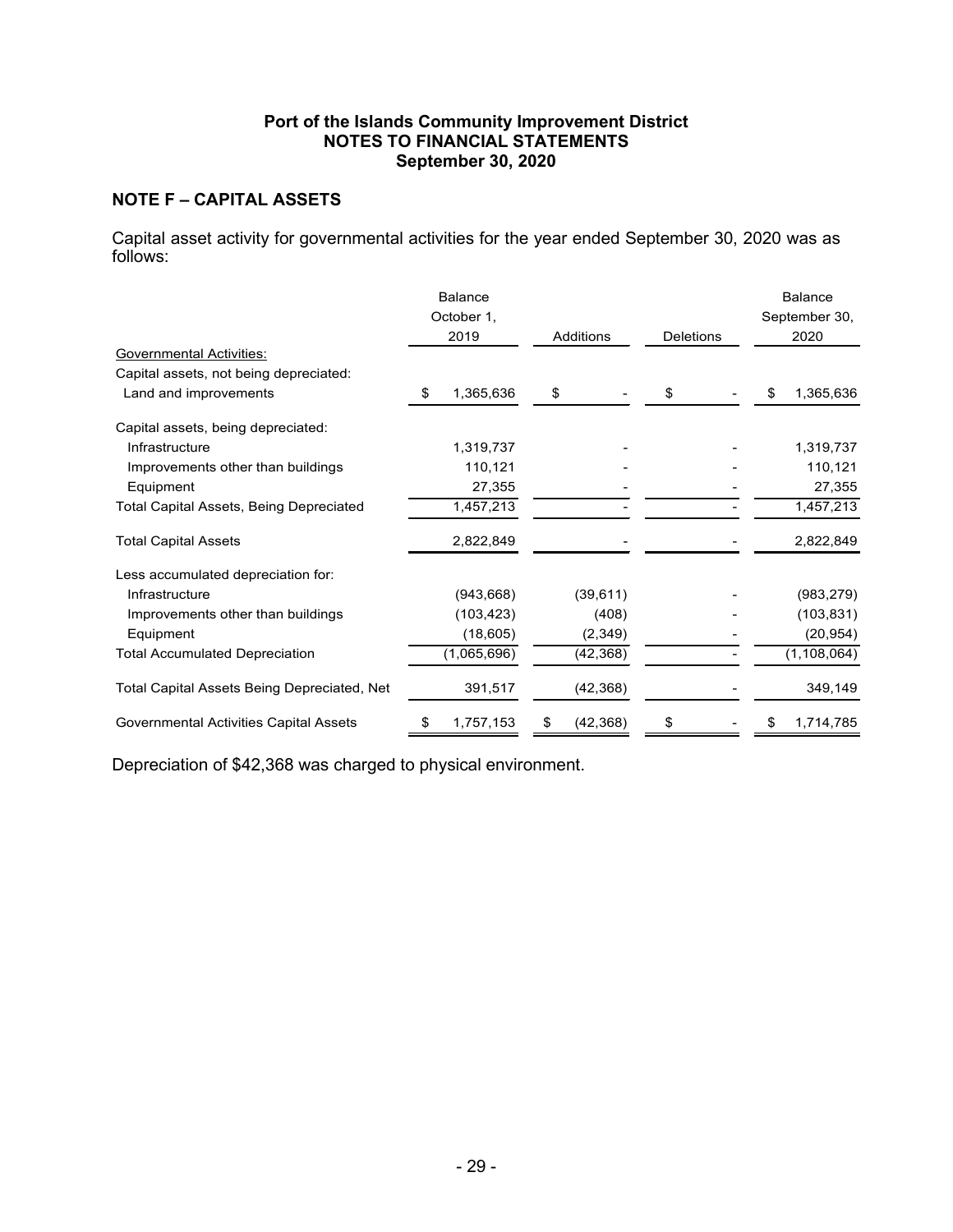## **September 30, 2020 NOTE F – CAPITAL ASSETS (CONTINUED)**

The following is a summary of changes in the Water & Sewer Fund capital assets for the year ended September 30, 2020.

|                                                | <b>Balance</b> |                 |                  | <b>Balance</b> |
|------------------------------------------------|----------------|-----------------|------------------|----------------|
|                                                | October 1,     |                 |                  | September 30,  |
|                                                | 2019           | Additions       | <b>Deletions</b> | 2020           |
| <b>Business-type Activities:</b>               |                |                 |                  |                |
| Capital assets, not being depreciated:         |                |                 |                  |                |
| Land and improvements                          | 599,675<br>S   | \$              | \$               | 599,675<br>\$  |
| Capital assets, being depreciated:             |                |                 |                  |                |
| Improvements other than buildings              | 15,531,541     |                 |                  | 15,531,541     |
| Equipment                                      | 287,662        |                 |                  | 287,662        |
| Total Capital Assets, Being Depreciated        | 15,819,203     |                 |                  | 15,819,203     |
| Less accumulated depreciation for:             |                |                 |                  |                |
| Improvements other than buildings              | (6,881,405)    | (460, 443)      |                  | (7, 341, 848)  |
| Equipment                                      | (141, 392)     | (15, 737)       |                  | (157, 129)     |
| <b>Total Accumulated Depreciation</b>          | (7,022,797)    | (476, 180)      |                  | (7, 498, 977)  |
| Total Capital Assets Depreciated, Net          | 8,796,406      | (476, 180)      |                  | 8,320,226      |
| <b>Business-Type Activities Capital Assets</b> | 9,396,081<br>S | (476,180)<br>\$ | \$               | 8,919,901<br>S |

Depreciation of \$476,180 was charged to water and sewer.

#### **NOTE G – LONG TERM DEBT**

 The following is a summary of activity in the long-term debt of the District for the year ended September 30, 2020:

#### **Business-type Activities**

| Long-term debt at October 1, 2019    | 957.000    |
|--------------------------------------|------------|
| <b>Principal payments</b>            | (478, 500) |
| Long-term debt at September 30, 2020 | 478.500    |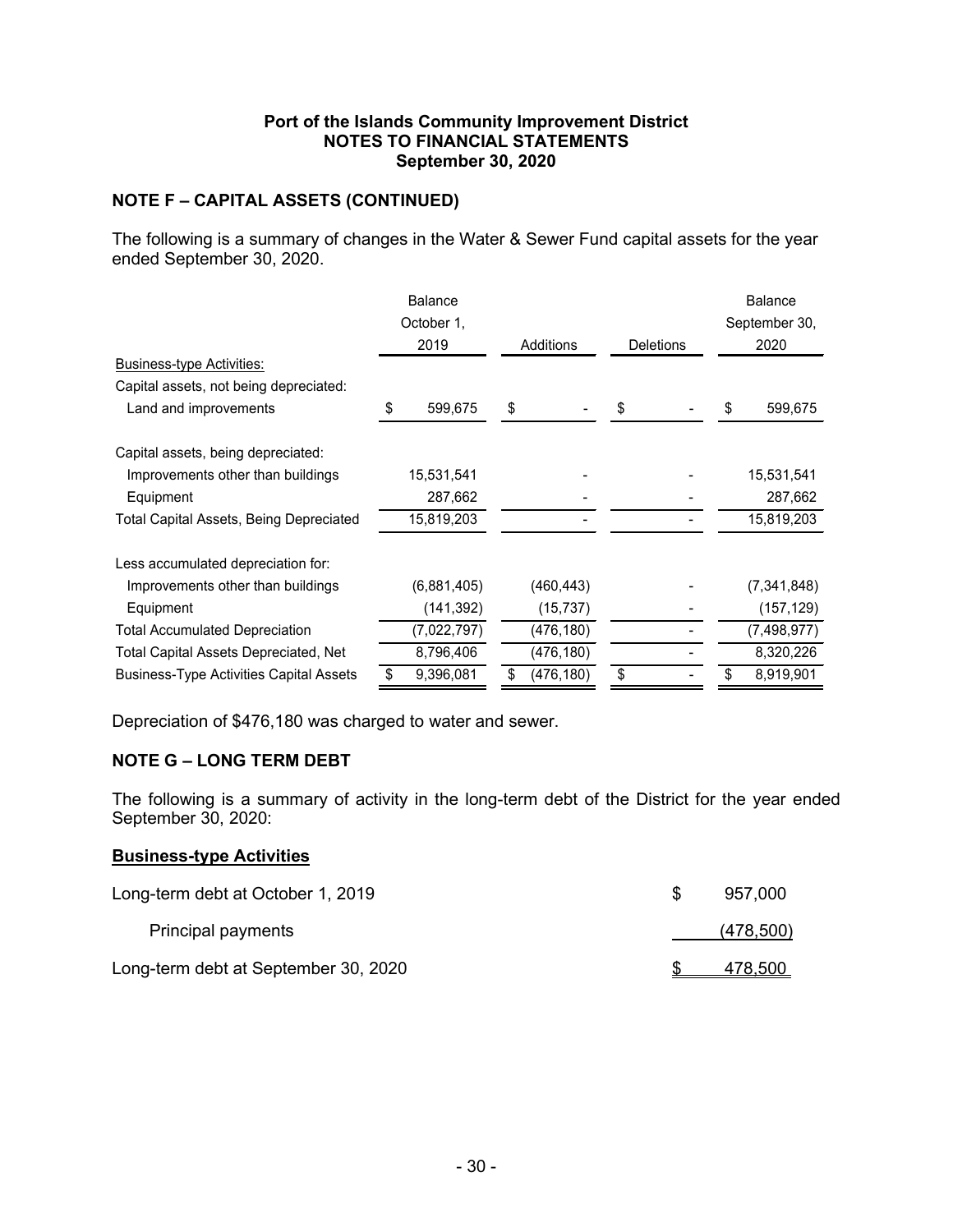## **September 30, 2020 NOTE G – LONG TERM DEBT (CONTINUED)**

Long-term debt is comprised of the following:

#### Bonds from Direct Borrowings

 \$1,914,000 Series 2017 Refunding Bonds, due in annual principal May 1 and November 1 at a rate of 3.050%.  $$ 8 \qquad 478,500$ installments, beginning May 2018. Interest is due semi-annually on

 September 30, 2020 are as follows: The annual requirements to amortize the principal and interest of bonded debt outstanding as of

| Year Ending<br>September 30, | Principal<br>Interest |         | Гоtal |        |         |
|------------------------------|-----------------------|---------|-------|--------|---------|
| 2021                         |                       | 478,500 |       | 14.594 | 493,094 |

 The District's outstanding bonds from direct borrowings related to business-type activities of \$478,500 contain a provision that in an event of default, outstanding amounts become immediately due if the District is unable to make a payment.

#### **NOTE H – RISK MANAGEMENT**

 The District is exposed to various risks of loss related to torts; theft of, damage to and destruction of assets; errors and omissions; and natural disasters for which the government carries commercial insurance. Settled claims from these risks have not exceeded commercial insurance coverage over the past three years.

#### **NOTE I – INTERFUND BALANCES**

Interfund balances at September 30, 2020, consisted of the following:

|                        | <b>Payable Fund</b> |
|------------------------|---------------------|
| <b>Receivable Fund</b> | Water & Sewer Fund  |
| <b>General Fund</b>    | 93.218              |

 Interfund balances relate to the expenditures paid out of the General Fund on behalf of the Water & Sewer Fund.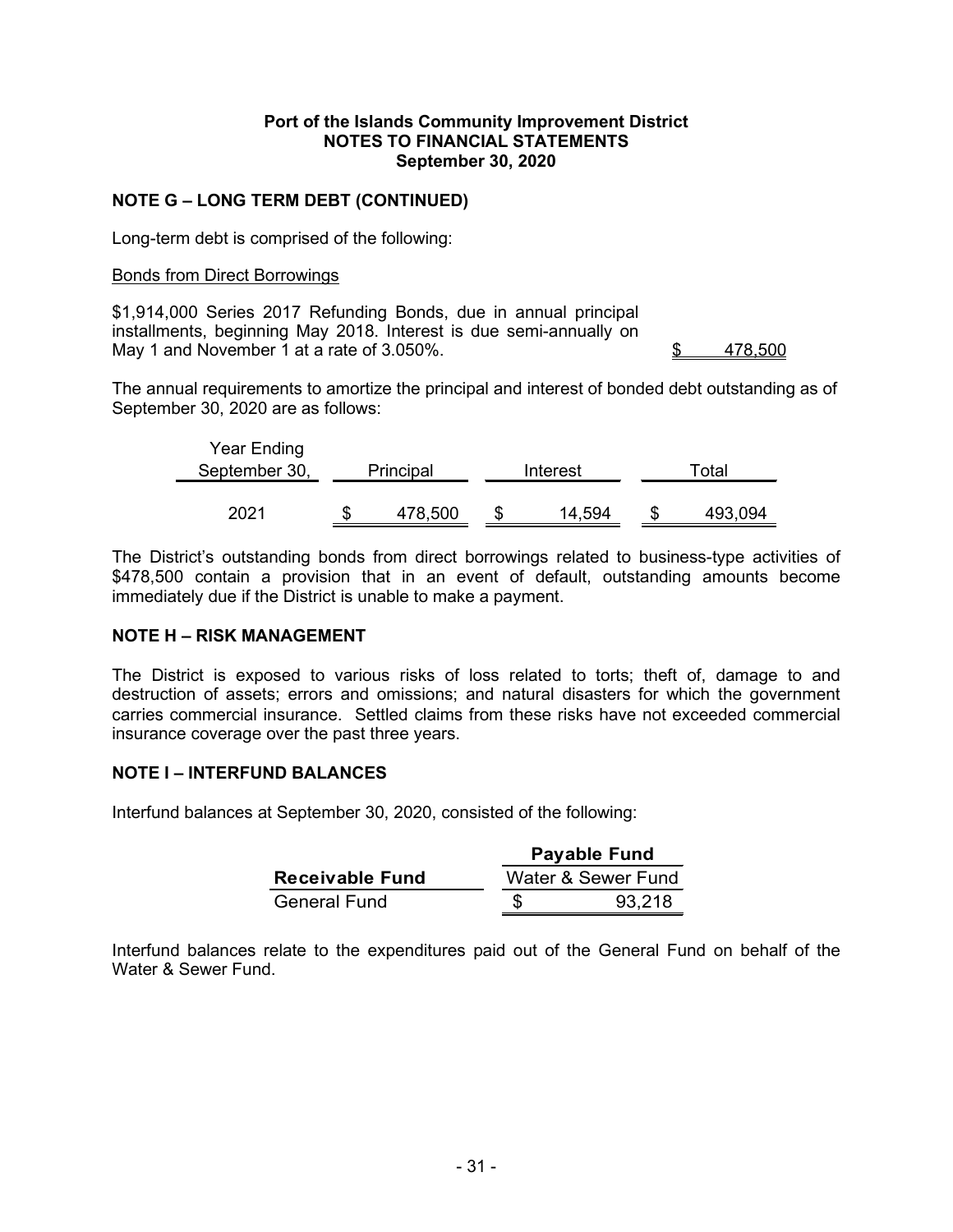

Certified Public Accountants PL

600 Citrus Avenue Suite 200 Fort Pierce, Florida 34950

7721461-6120 II 461-1155 FAX: 772/468-9278

#### **INDEPENDENT AUDITOR'S REPORT ON INTERNAL CONTROL OVER FINANCIAL REPORTING AND ON COMPLIANCE AND OTHER MATTERS BASED ON AN AUDIT OF FINANCIAL STATEMENTS PERFORMED IN ACCORDANCE WITH**  *GOVERNMENT AUDITING STANDARDS*

#### To the Board of Supervisors Port of the Islands Community Improvement District Collier County, Florida

 *Auditing Standards* issued by the Comptroller General of the United States, the financial statements of Port of the Islands Community Improvement District, as of and for the year ended report thereon dated May 20, 2021. We have audited, in accordance with the auditing standards generally accepted in the United States of America and the standards applicable to financial audits contained in *Government*  September 30, 2020, and the related notes to the financial statements, and have issued our

#### **Internal Control Over Financial Reporting**

 designing audit procedures that are appropriate in the circumstances for the purpose of expressing our opinions on the financial statements, but not for the purpose of expressing an opinion on the effectiveness of Port of the Islands Community Improvement District's internal control. Accordingly, we do not express an opinion on the effectiveness of Port of the Islands In planning and performing our audit, we considered Port of the Islands Community Improvement District's internal control over financial reporting (internal control) as a basis for Community Improvement District's internal control.

 A *deficiency in internal control* exists when the design or operation of a control does not allow management or employees, in the normal course of performing their assigned functions, to or detected and corrected on a timely basis. A significant deficiency is a deficiency, or a combination of deficiencies, in internal control that is less severe than a material weakness, yet prevent, or detect and correct misstatements on a timely basis. A *material weakness* is a deficiency, or combination of deficiencies, in internal control, such that there is a reasonable possibility that a material misstatement of the entity's financial statements will not be prevented, important enough to merit attention by those charged with governance.

 Our consideration of internal control was for the limited purpose described in the first paragraph material weaknesses or significant deficiencies. Given these limitations, during our audit we did not identify any deficiencies in internal control that we consider to be material weaknesses. However, material weaknesses may exist that have not been identified. of this section and was not designed to identify all deficiencies in internal control that might be

Fort Pierce / Stuart Member AICPA Division for CPA Firms Private Companies practice Section - 32 -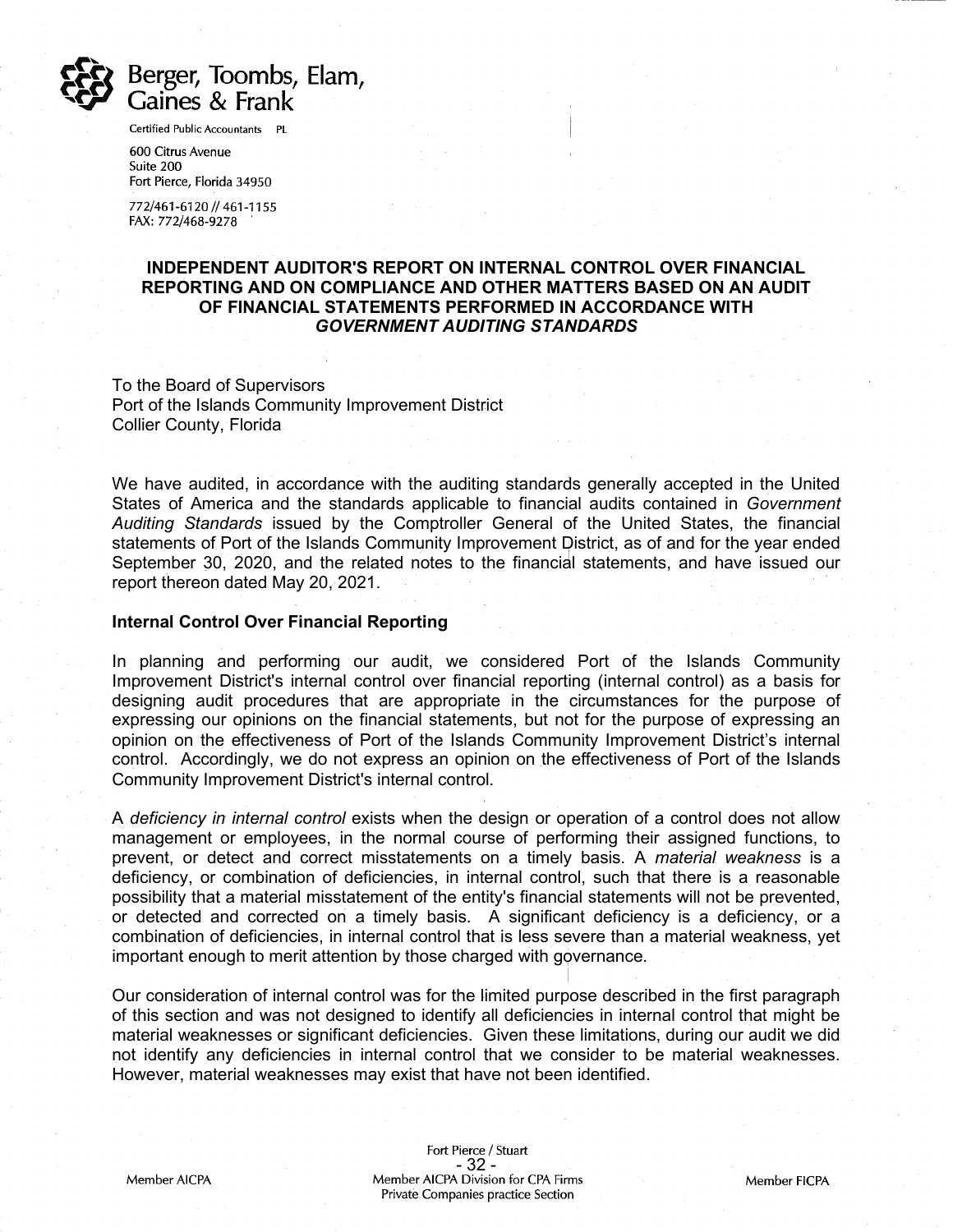

To the Board of Supervisors Port of the Islands Community Improvement District Collier County, Florida

#### **Compliance and Other Matters**

 tests of its compliance with certain provisions of laws, regulations, contracts, and grant an opinion. The results of our tests disclosed no instances of noncompliance or other matters As part of obtaining reasonable assurance about whether Port of the Islands Community Improvement District's financial statements are free of material misstatement, we performed agreements, noncompliance with which could have a direct and material effect on the determination of financial statement amounts. However, providing an opinion on compliance with those provisions was not an objective of our audit, and accordingly, we do not express such that are required to be reported under *Government Auditing Standards*.

#### **Purpose of this Report**

 The purpose of this report is solely to describe the scope of our testing of internal control and compliance and the results of that testing, and not to provide an opinion on the effectiveness of the entity's internal control or on compliance. This report is an integral part of an audit performed in accordance with *Government Auditing Standards* in considering the entity's internal control and compliance. Accordingly, this communication is not suitable for any other purpose.

Birgir Joonbo Elam

 Certified Public Accountants PL Berger, Toombs, Elam, Gaines & Frank Fort Pierce, Florida

May 20, 2021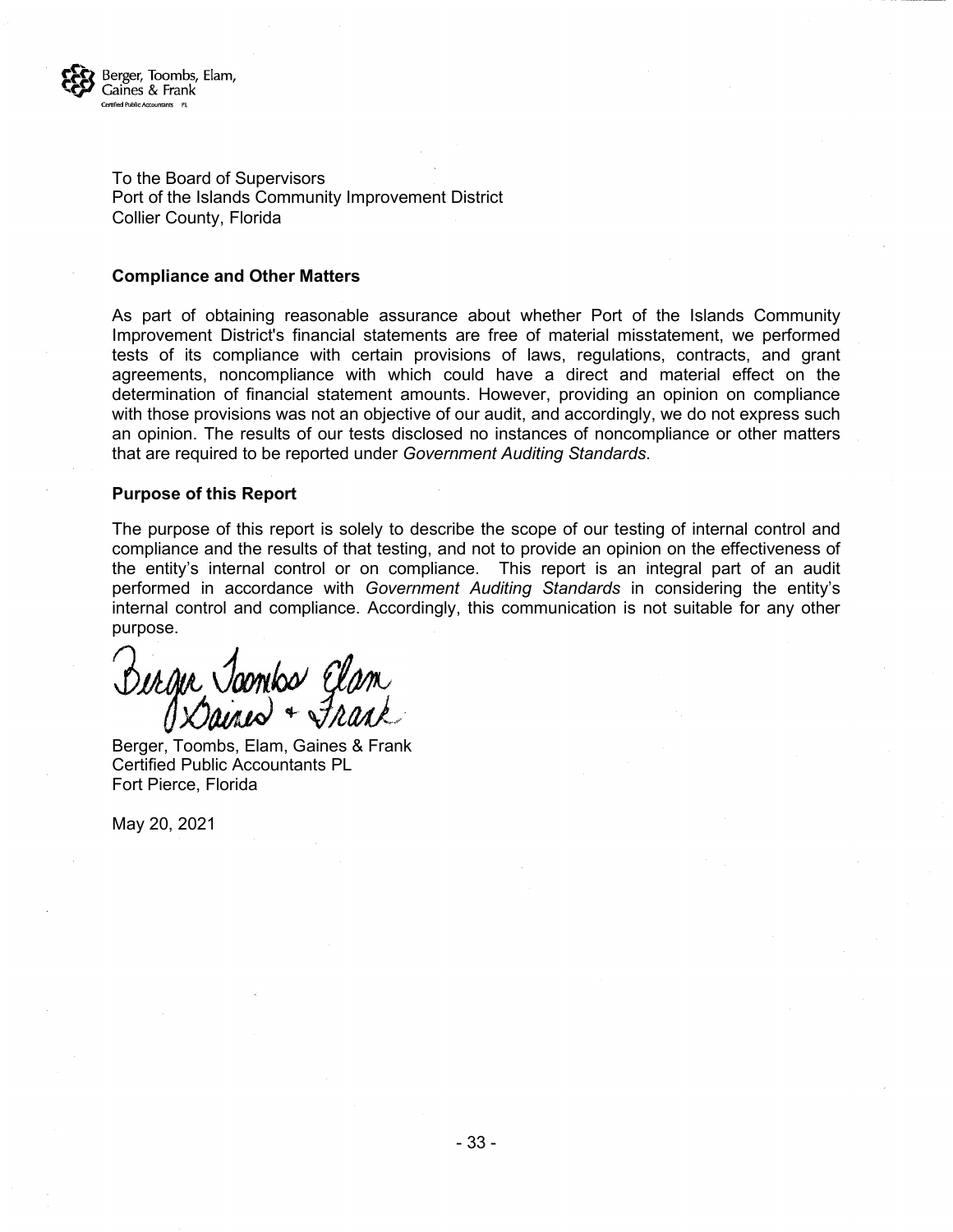

Certified Public Accountants PL

600 Citrus Avenue Suite 200 Fort Pierce, Florida 34950

7721461-6120 II 461-1155 FAX: 772/468-9278

#### **MANAGEMENT LETTER**

To the Board of Supervisors Port of the Islands Community Improvement District Collier County, Florida

#### **Report on the Financial Statements**

 District as of and for the year ended September 30, 2020, and have issued our report thereon We have audited the financial statements of the Port of the Islands Community Improvement dated May 20, 2021.

#### **Auditor's Responsibility**

We conducted our audit in accordance with auditing standards generally accepted in the United States; the standards applicable to financial audits contained in *Government Auditing Standards*, issued by the Comptroller General of the United States and Chapter 10.550, Rules of the Florida Auditor General.

#### **Other Reporting Requirements**

 Accordance with *Government Auditing Standards* and our Independent Auditor's Report on an examination conducted in accordance with AICPA Professionals Standards, AT-C Section 315 General. Disclosures in that report, which is dated May 20, 2021, should be considered in We have issued our Independent Auditor's Report on Internal Control over Financial Reporting and on Compliance and Other Matters Based on an Audit of Financial Statements Performed in regarding compliance requirements in accordance with Chapter 10.550, Rules of the Auditor conjunction with this management letter.

#### **Prior Audit Findings**

 Section 10.554(1)(i)1., Rules of the Auditor General, requires that we determine whether or not preceding financial audit report. There were no findings or recommendations in the preceding financial audit report. corrective actions have been taken to address findings and recommendations made in the

#### **Financial Condition and Management**

 Section 10.554(1)(i)5.a. and 10.556(7), Rules of the Auditor General, requires us to apply Port of the Islands Community Improvement District has met one or more of the conditions District did not meet one of the conditions described in Section 218.503(1), Florida Statutes. appropriate procedures and communicate the results of our determination as to whether or not described in Section 218.503(1), Florida Statutes, and to identify the specific conditions met. In connection with our audit, we determined that the Port of the Islands Community Improvement

Fort Pierce / Stuart Member AICPA Division for CPA Firms - 34 -Private Companies practice Section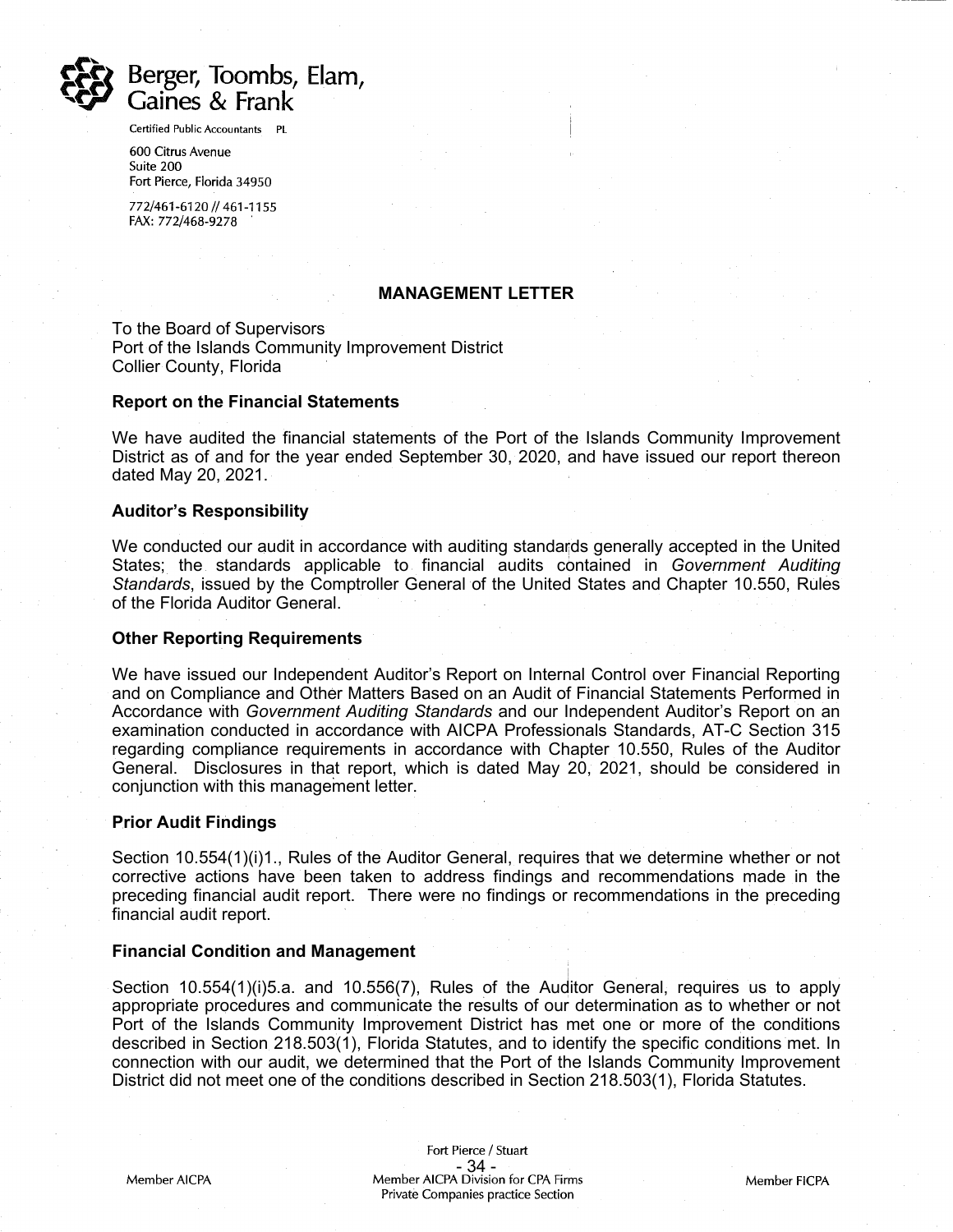

#### To the Board of Supervisors

Port of the Islands Community Improvement District

 Pursuant to Sections 10.554(1)(i)5.b. and 10.556(8), Rules of the Auditor General, we applied financial conditions assessment procedures as of September 30, 2020 for the Port of the Islands Community Improvement District. It is management's responsibility to monitor the Port of the Islands Community Improvement District's financial condition; our financial condition assessment was based in part on the representations made by management and the review of the financial information provided by the same.

 Section 10.554(1)(i)2., Rules of the Auditor General, requires that we communicate any recommendations to improve financial management. In connection with our audit, we did not have any such recommendations.

#### **Additional Matters**

 Section 10.554(1)(i)3., Rules of the Auditor General, requires us to communicate or are likely to have occurred, that have an effect on the financial statements that is less than our audit, we did not note a finding in the current year. noncompliance with provisions of contracts or grant agreements, or abuse, that have occurred, material but which warrants the attention of those charged with governance. In connection with

#### **Purpose of this Letter**

 Committee, members of the Florida Senate and the Florida House of Representatives, the applicable management, and is not intended to be and should not be used by anyone other than Our Management Letter is intended solely for the information and use of the Legislative Auditing Florida Auditor General, Federal and other granting agencies, the Board of Supervisors, and these specified parties.

Birgir Joonbo Glam<br>Ixaines + Frank

 Certified Public Accountants PL Berger, Toombs, Elam, Gaines & Frank Fort Pierce, Florida

May 20, 2021